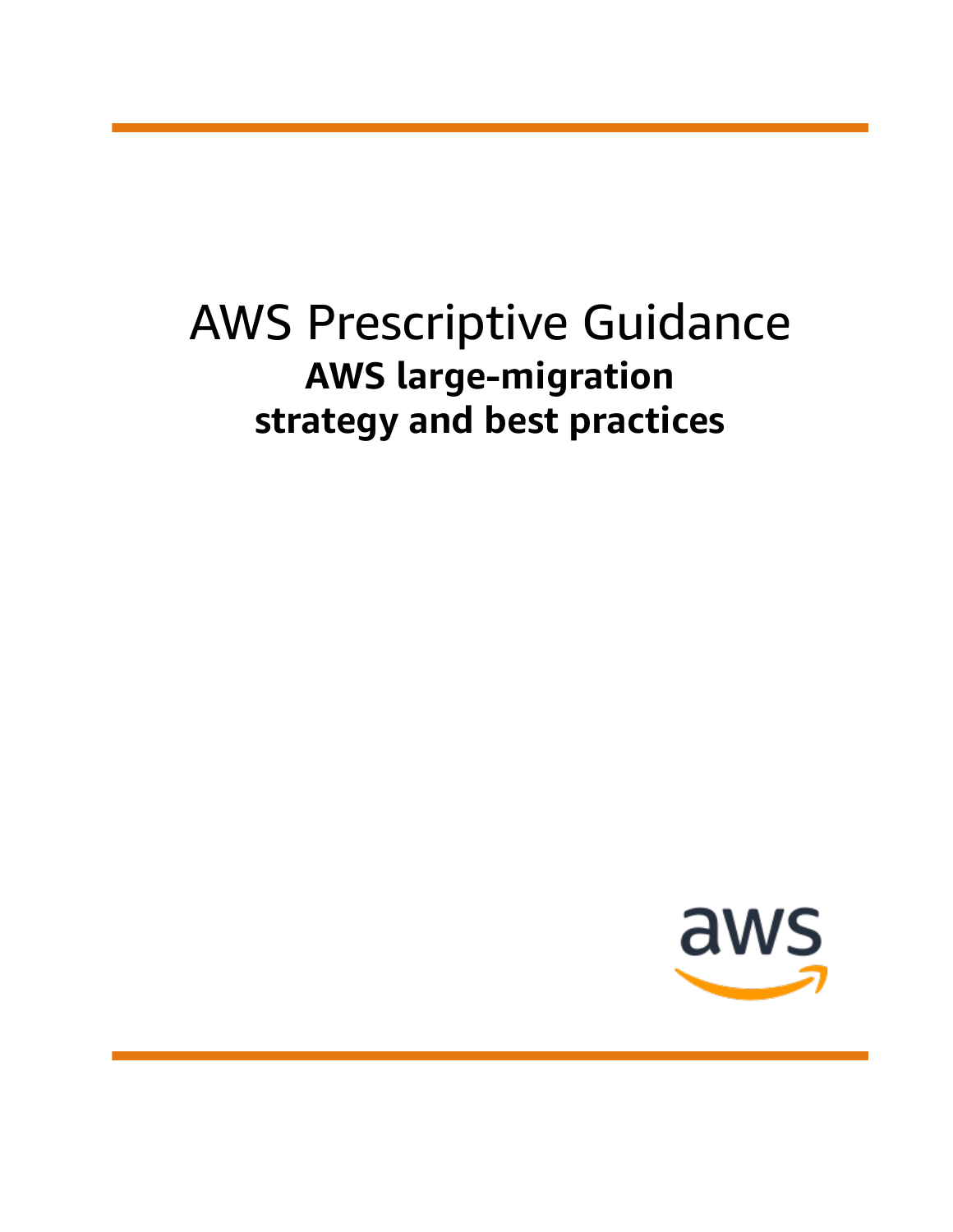### **AWS Prescriptive Guidance: AWS large-migration strategy and best practices**

Copyright © Amazon Web Services, Inc. and/or its affiliates. All rights reserved.

Amazon's trademarks and trade dress may not be used in connection with any product or service that is not Amazon's, in any manner that is likely to cause confusion among customers, or in any manner that disparages or discredits Amazon. All other trademarks not owned by Amazon are the property of their respective owners, who may or may not be affiliated with, connected to, or sponsored by Amazon.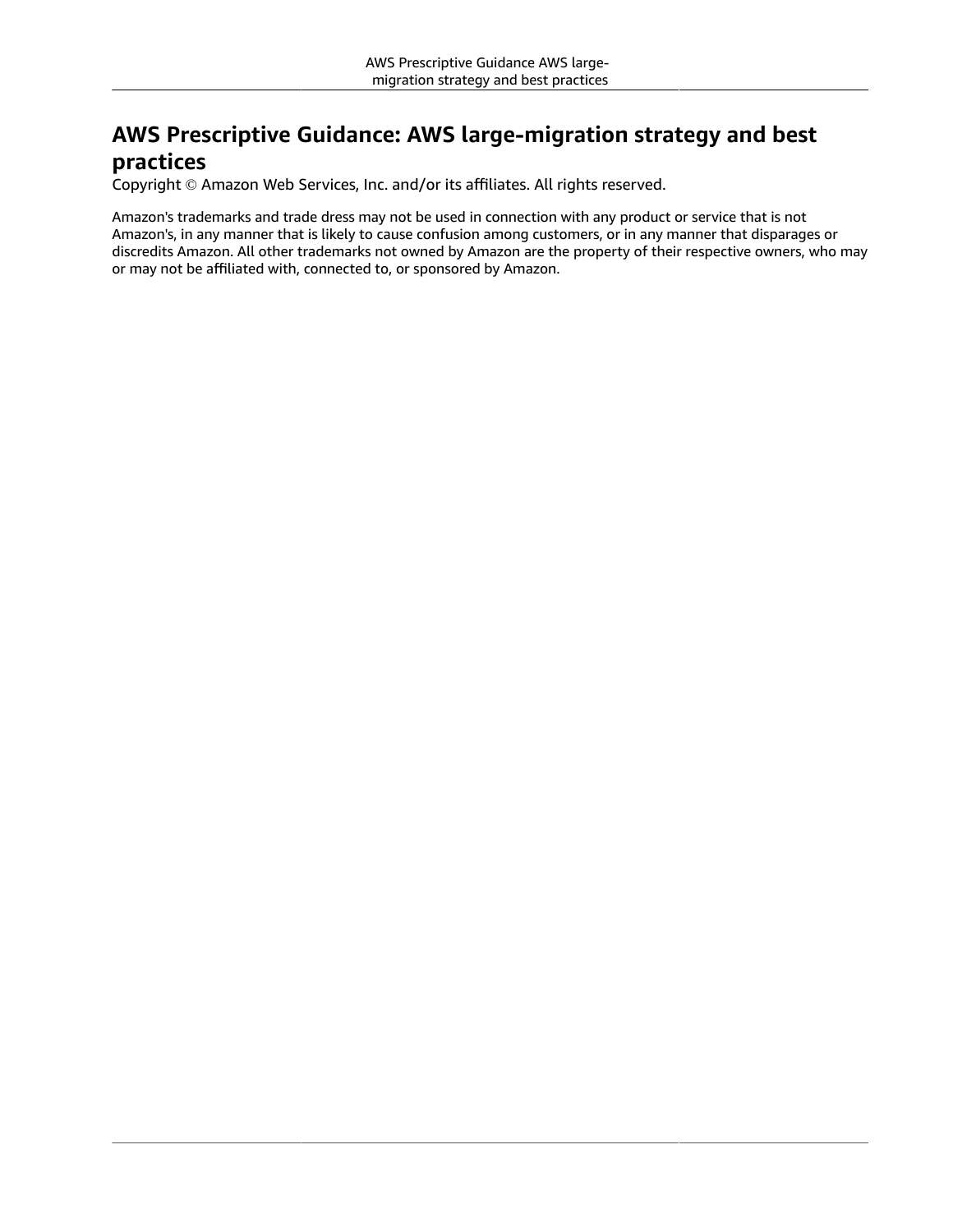## **Table of Contents**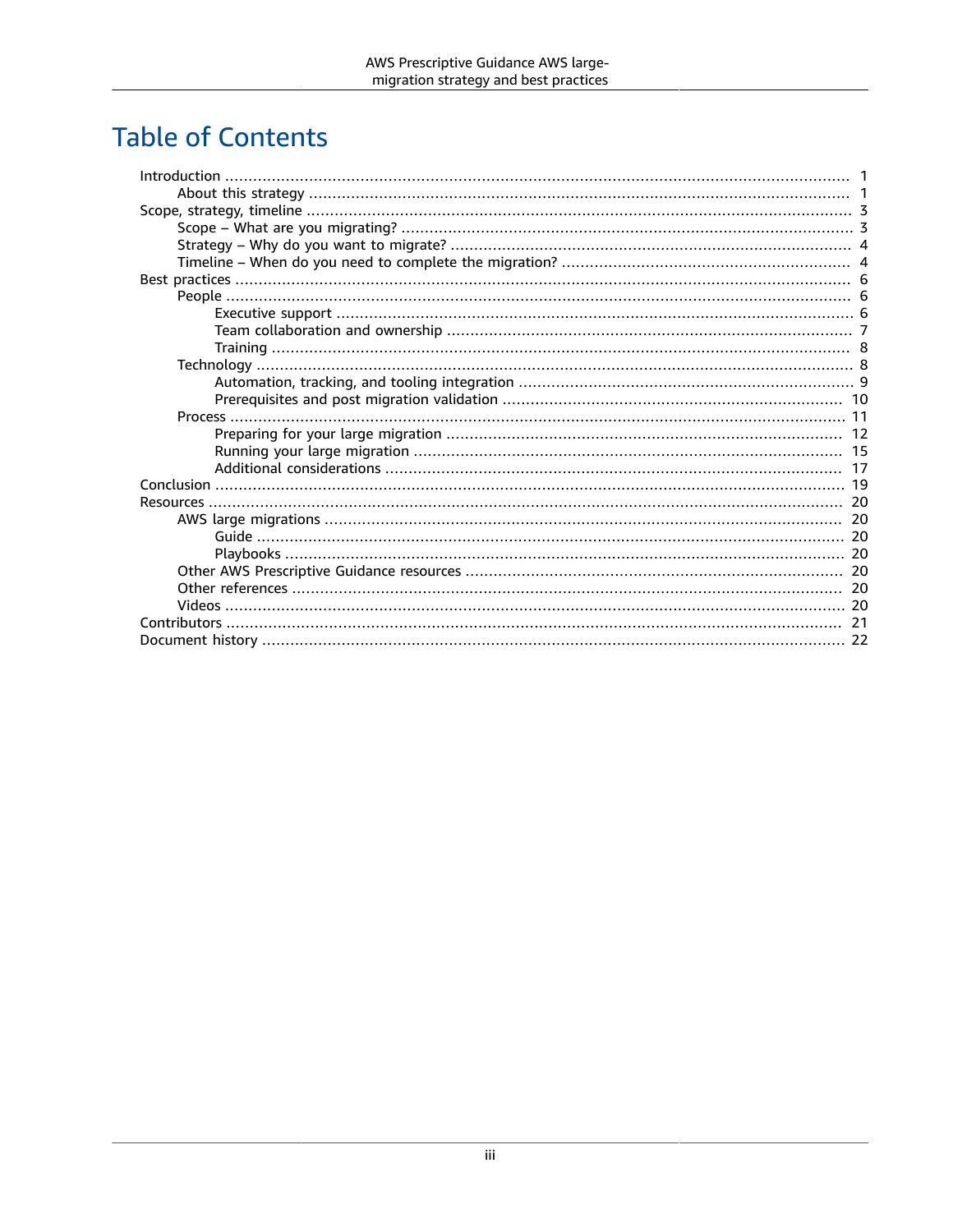# <span id="page-3-0"></span>AWS large-migration strategy and best practices

*Amazon Web Services (AWS)*

*September 2021 ([last update](#page-24-0) (p. [22\):](#page-24-0) May 2022)*

Many Amazon Web Services (AWS) customers want to migrate a large number of servers and applications to the AWS Cloud as fast as possible with the least impact to their business. Migrating 300 or more servers is considered a *large migration*. Your organization might be starting a large migration project because a data center lease is approaching renewal or termination or because your organization is taking the first steps in a technology transformation. However, large scale is not quantified only by the number of servers in scope. It also accounts for the level of organizational transformation that results from the migrations, considering complexities such as people, processes, technology, and priorities.

This guide focuses on your ability to move at scale to AWS. You can migrate existing applications with little to no change. You can use the cloud as a launch point to take those applications to cloud-native or serverless technologies, and you can modernize the applications to unlock additional business benefits.

## <span id="page-3-1"></span>About this strategy

This guide is the first document in a series about large migrations to the AWS Cloud. It discusses best practices for large-scale migrations and provide use cases from customers across various segments, such as financial services, and healthcare. It also provides real-world examples of lessons learned during customer migrations to AWS. The aim of this guide is to assist customers who are at the initial stages of a large-scale migration. However, the best practices and strategies in this guide can be beneficial at any stage of the migration journey. It's assumed that you already have a 100-level knowledge of AWS services and that you're aware of the AWS [recommended](http://aws.amazon.com/cloud-migration/how-to-migrate/) process for migrating.

When you are finished with this strategy, we recommend reading the Guide for AWS large [migrations](https://docs.aws.amazon.com/prescriptive-guidance/latest/large-migration-guide/welcome.html) and the playbooks in the following order:

- 1. [Foundation](https://docs.aws.amazon.com/prescriptive-guidance/latest/large-migration-foundation-playbook/welcome.html) playbook for AWS large migrations
- 2. Project [governance](https://docs.aws.amazon.com/prescriptive-guidance/latest/large-migration-governance-playbook/welcome.html) playbook for AWS large migrations
- 3. Portfolio playbook for AWS large [migrations](https://docs.aws.amazon.com/prescriptive-guidance/latest/large-migration-portfolio-playbook/welcome.html)
- 4. Migration playbook for AWS large [migrations](https://docs.aws.amazon.com/prescriptive-guidance/latest/large-migration-migration-playbook/welcome.html)

The following figure shows the structure of the AWS documentation series for large migrations. Review the strategy first, then this guide, and then proceed to the playbooks.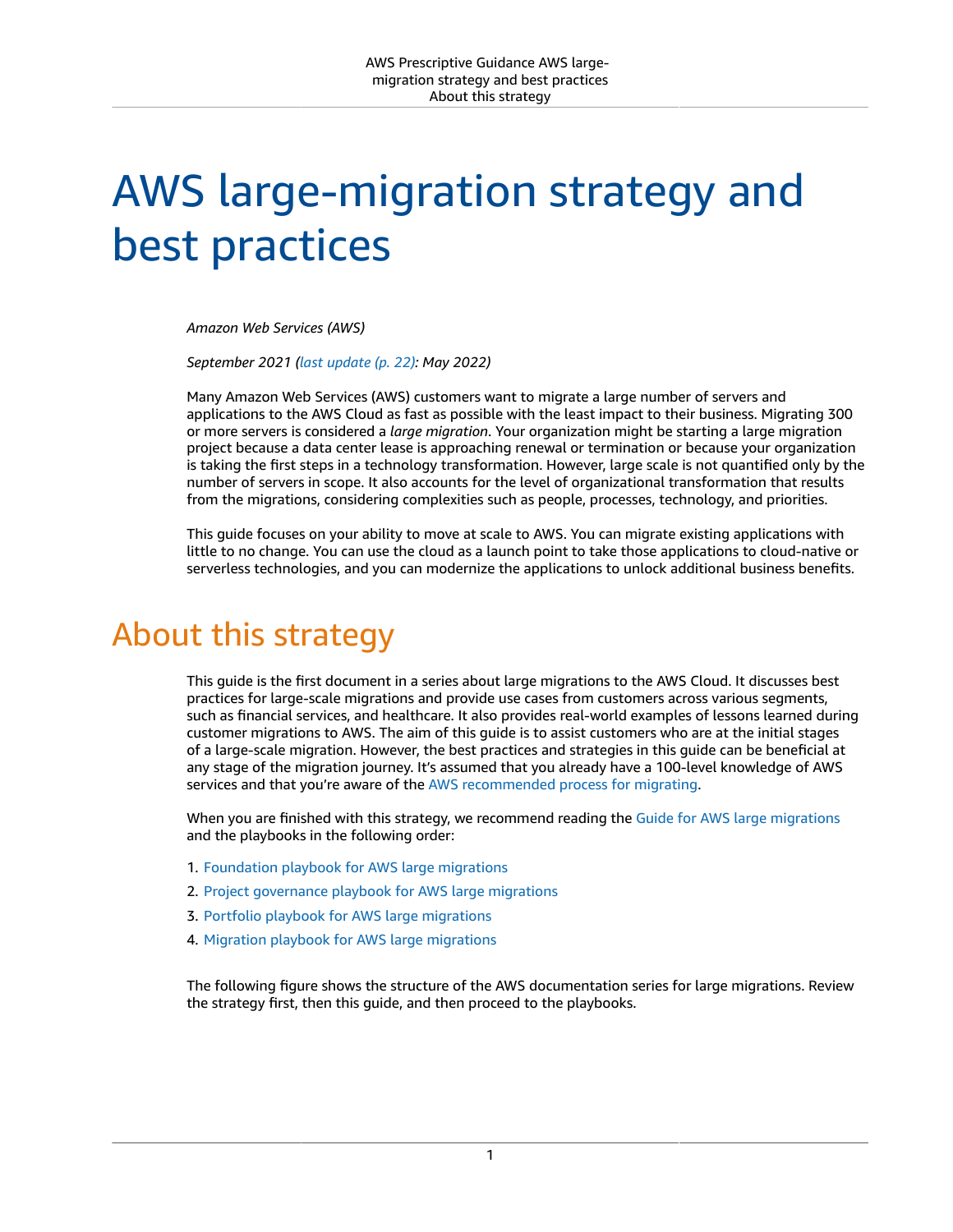#### AWS Prescriptive Guidance AWS largemigration strategy and best practices About this strategy

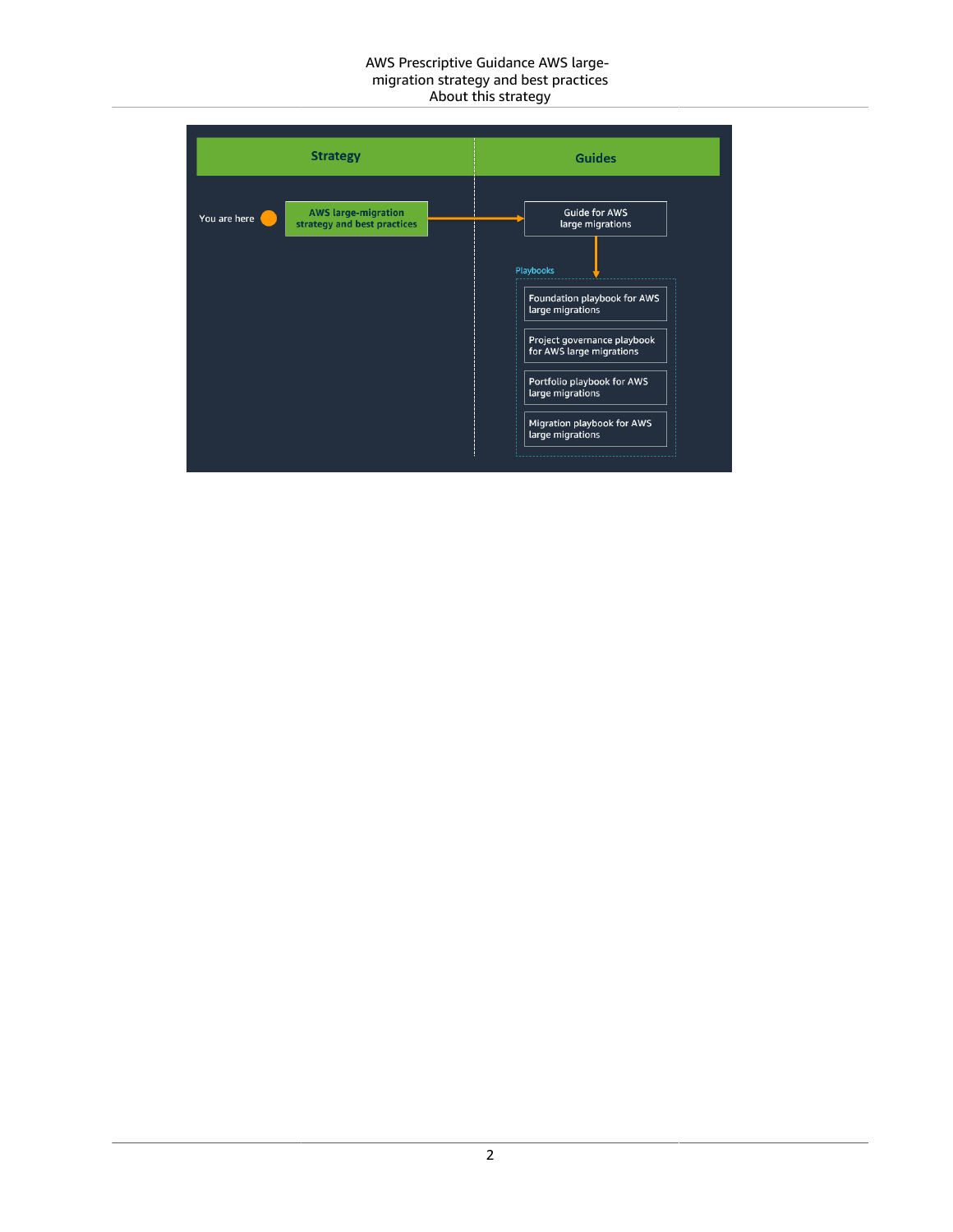# <span id="page-5-0"></span>Scope, strategy, and timeline

Three key elements make up the building blocks of all programs and their relevance in large migrations: scope, strategy, and the timeline.



To set the stage for your migration journey, these elements must be aligned and understood from the start of a migration program. Any changes to one of these elements will affect the others. Realignment must be factored into every change, no matter how basic or sensible the change might seem.

## <span id="page-5-1"></span>Scope – What are you migrating?

It's common for the total scope of the program to be undefined, even when you're half way through the migration. This is because various factors might not be unpacked until the later stages. For example, halfway through your migration, you might uncover a pocket of shadow IT that was not recorded in your configuration management database (CMDB). Alternatively, the planning might have focused on a server view without considering the supporting network and security services that are required for those applications to run (such as VPN connections to AWS Partners, and certificate authorities to sign certificates). We recommend investing some time in defining the scope, working backwards from your target business outcome. You might end up using discovery tooling to uncover assets, a best practice that will be discussed later in this guide.

The scope will change, because large migrations come with unknowns. These unknowns could be in the form of systems that have become part of the archeology of the environment with little to no understanding of their relevance, or production incidents that cause delays and shifts to the plans you have made. The key is to be flexible and have contingency plans in place to keep the program moving forward.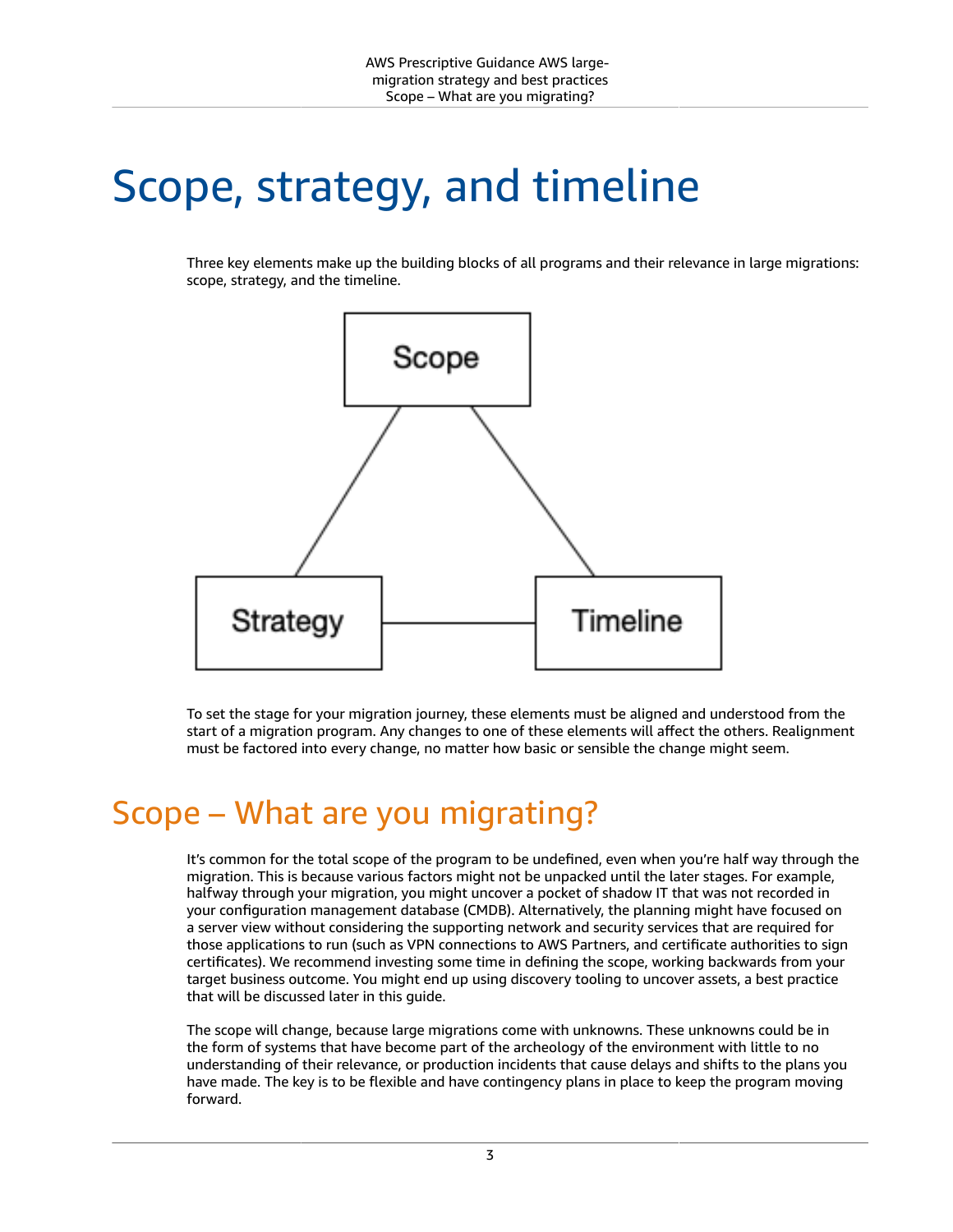## <span id="page-6-0"></span>Strategy – Why do you want to migrate?

You might be planning to migrate to AWS for one or more of the following reasons:

- Your application teams want to implement new CI/CD pipelines, deploy the latest application stacks, or modernize legacy platforms that are out of support.
- Your infrastructure team must get out of an aging data center quickly before the lease expires and the provider turns the power off.
- The board has decided that you need to move to the cloud as a strategic direction, allowing for a fast pace of change in the business's future.

Whatever the reason, all these reasons and more will be on the minds of your business and IT organizations. It's key to understand what your drivers are, to communicate them, and to prioritize them. Each additional driver potentially adds time, costs, scope, and risks to your already-large migration. Being fully aware of the impact that the strategy has on the timeline and scope is key.

After you define your migration strategy, one of the main keys to success is alignment of requirements across the various stakeholders and teams. Performing the migration requires different teams across the organization, including Infrastructure, Security, Application, and Operations. These teams will have individual priorities and other projects that might have already commenced. If these teams are working toward different timelines and priorities, it's more challenging to agree on and implement a migration plan. The migration team and key stakeholders must ensure that all involved teams work toward a single goal and align their priorities with a single timeline of migrations.

We recommend exploring how the desired business outcomes can be aligned across the various teams. For example, migrating to AWS and using AWS Key Management Service (AWS KMS) to encrypt storage at rest might satisfy both the migration and security goals.

Frequently, businesses want to modernize applications, which can result in infrastructure upgrades, while the infrastructure team wants to be frugal and minimize infrastructure changes. The mindset for large migrations should be as basic as possible. The teams involved must avoid trying to do everything at once.

To achieve this, set the right expectations early in the project. The key message should be "Migrate first, then modernize." This approach not only enables organizations to reduce technical debt and operate at scale eventually, it opens avenues for different modernization approaches by using the scalability and agility that the AWS Cloud can provide. Thinking long term will help infrastructure teams to streamline infrastructure deployment and management. As a result the business can have faster feature release cycles.

## <span id="page-6-1"></span>Timeline – When do you need to complete the migration?

Depending on your business case, you must ensure you are not taking on more than is possible to achieve in the time allocated. If your driver for migrating is based on a fixed date of completion, you must choose the strategy that meets that timeline requirement. Most large migrations are based on these time-based constraints, so the migration strategies must have defined, fixed timelines and outcomes, with little room for extensions or overrun.

In these time-sensitive types of migrations, we recommend the "Migrate first, then modernize" approach. This helps set expectations and encourages the teams to ensure that their individual project plans and budgets are aligned with the overall migration goal. It's important to find out any disagreements as early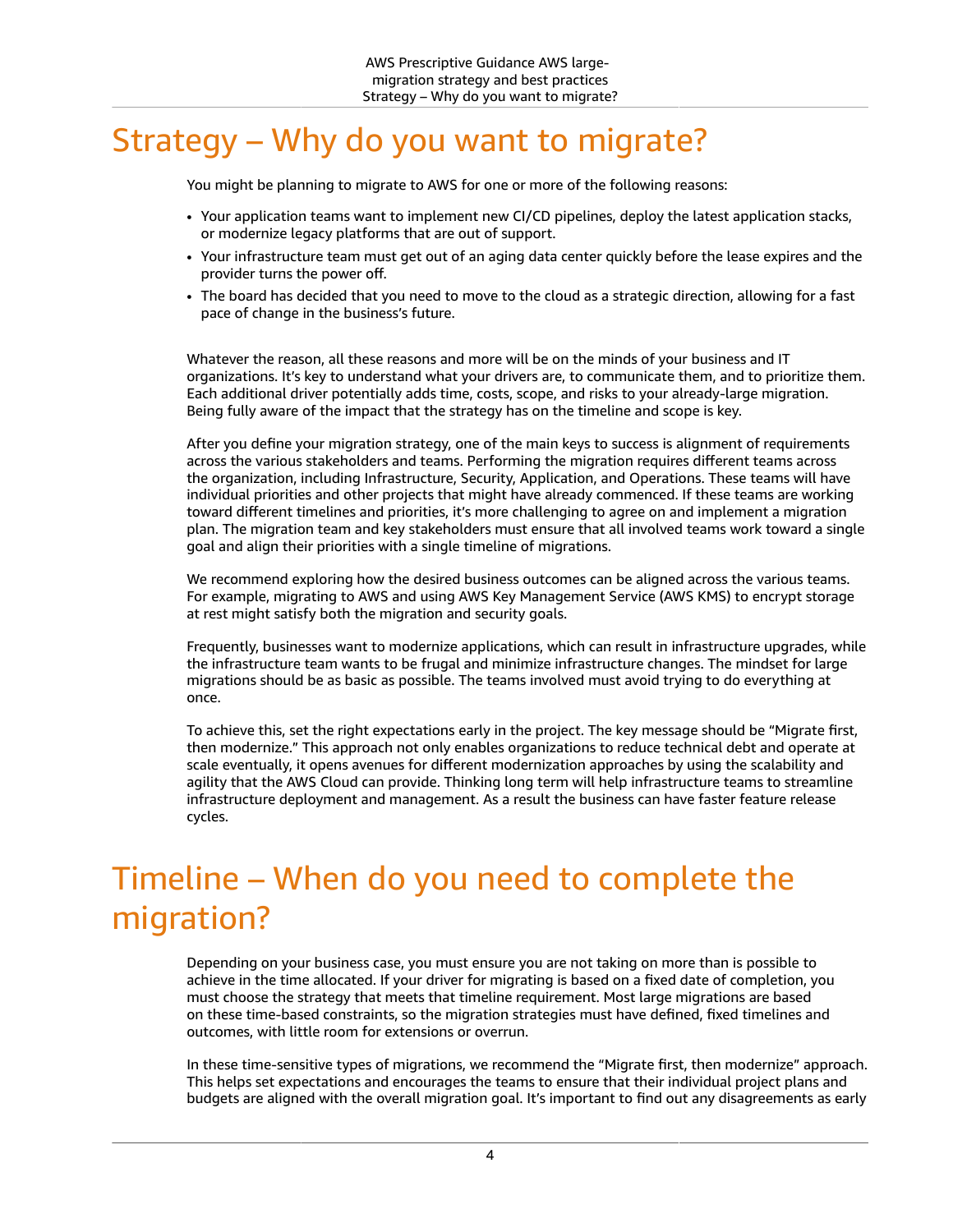as possible in the project, fail fast and address the disagreements at the Steering Committee level, and engage the right stakeholders to ensure that alignment is in place.

Conversely, if your main goal of migration is to gain the benefits of application modernization, this must be called out early in the program. Many programs start with an initial goal based on a fixed deadline, and they don't plan for the requirements from stakeholders who want to resolve outstanding issues and problems. In some cases, these issues have been present for years in the source systems, but now they become artificial blockers to migration.

Migrations that involve modernization activities that affect business application functionality. Even what is perceived to be a small upgrade, such as an operating system version change, can have a major effect to the program timelines. These should not be considered trivial.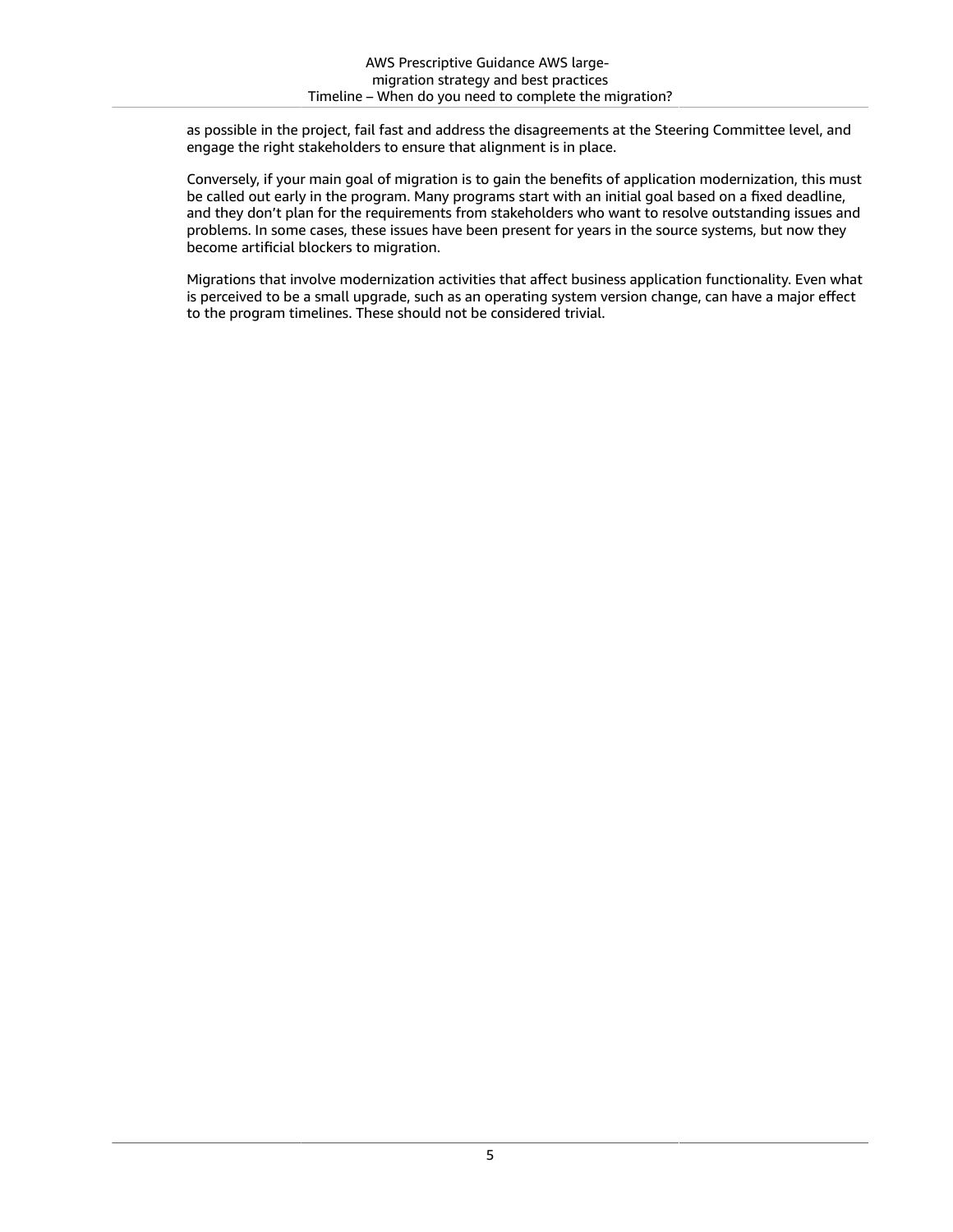# <span id="page-8-0"></span>Best practices for large migrations

Large migrations can become challenging, depending on factors that govern how an organization functions. This section covers some of the key factors that can simplify large migrations if addressed during the initial phases of the effort and tracked throughout the project.

The following best practices for large migrations are based on data captured from other customers. The best practices are divided into three categories:

- People
- Technology
- Processes

## <span id="page-8-1"></span>People perspective

This section focuses on the following key areas of the people perspective:

- Executive support Identifying a single-threaded leader who's empowered to make decisions
- Team collaboration and ownership Collaborating among various teams
- Training Proactively training teams on the various tooling

## <span id="page-8-2"></span>Executive support

#### **In this section:**

- Identify a [single-threaded](#page-8-3) leader (p. 6)
- [Align the senior leadership team \(p. 6\)](#page-8-4)

## <span id="page-8-3"></span>Identify a single-threaded leader

When starting a large migration, it's important to identify a single threaded technical leader who is 100 percent dedicated to the project and accountable. That leader is empowered to make decisions, help avoid silos, and streamline work-streams by maintaining consistent priorities.

A large migration global customer was able to scale from one server each week at the outset of the program to more than 80 servers each week at the start of the second month. The CIO's full support as a single threaded leader was critical to the rapid scale up of servers being migrated. The CIO attended weekly migration cutover calls with the migration team to ensure real-time escalation and resolution of issues, which accelerated the migration velocity.

### <span id="page-8-4"></span>Align the senior leadership team

It's important to create alignment between the various teams regarding the success criteria of the migration. While migration planning and implementation can be accomplished by a small, dedicated team, challenges arise when defining the strategy and performing peripheral activities. These potential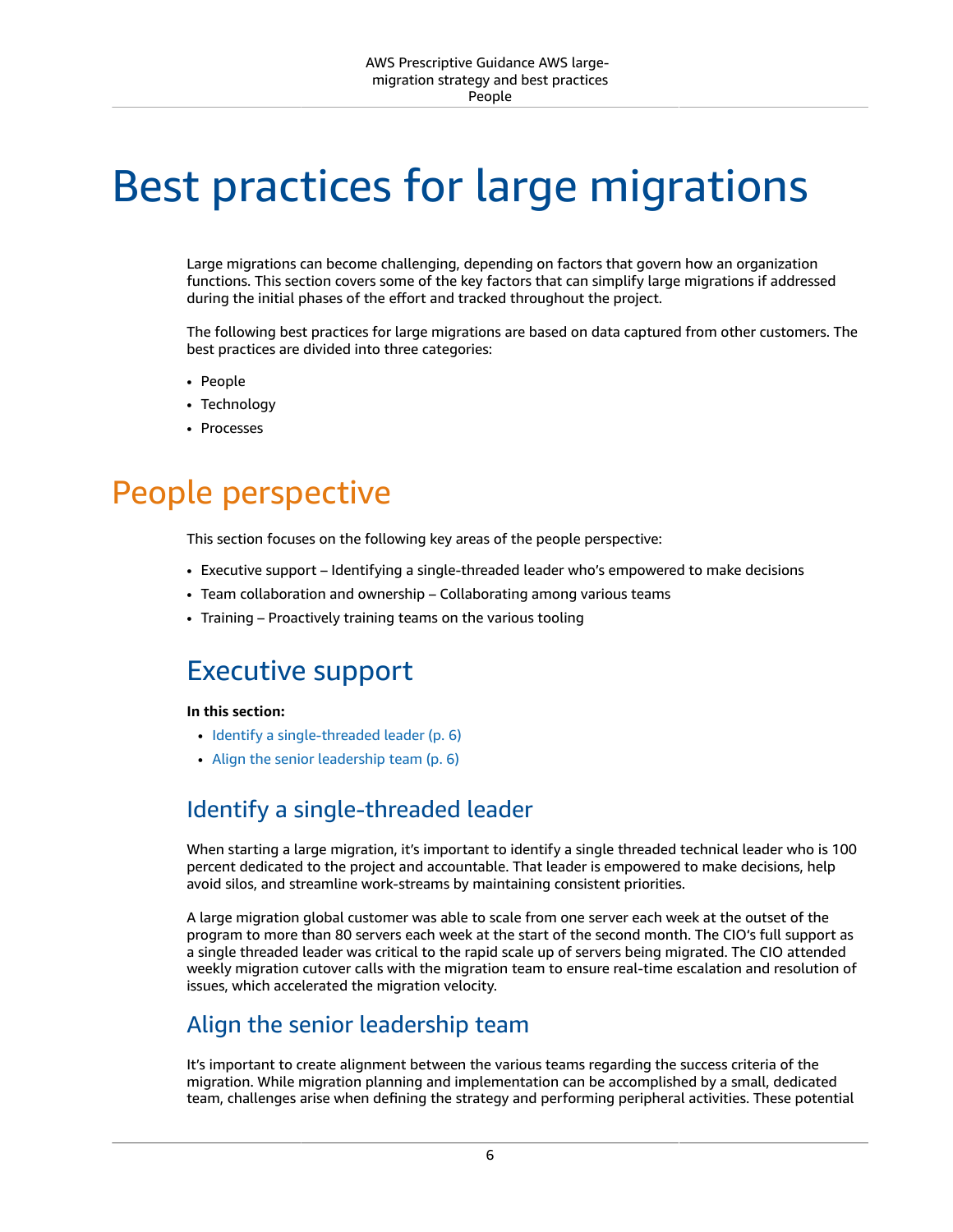obstacles might require actions or escalations from different areas of the IT organization, including the following:

- Business
- Applications
- Networking
- Security
- Infrastructure
- Third-party vendors

Direct action from application owners, leadership, alignment, and a clear escalation to the singlethreaded leader become important.

## <span id="page-9-0"></span>Team collaboration and ownership

#### **In this section:**

- Create a cross-functional [cloud-enablement](#page-9-1) team (p. 7)
- Define requirements for teams and individuals outside the core migration team in [advance \(p. 7\)](#page-9-2)
- Validate that there are no licensing issues when migrating [workloads \(p. 8\)](#page-10-2)

## <span id="page-9-1"></span>Create a cross-functional cloud-enablement team

A critical first step in a large migration project is to enable the organization to work in the cloud. To accomplish this, we recommend building a [Cloud Enablement Engine](https://d1.awsstatic.com/whitepapers/cloud-enablement-engine-practical-guide.pdf) (CEE). The CEE is an empowered and accountable team focused on organization's operational readiness for migrations to AWS. The CEE should be a cross-functional team that includes representation from infrastructure, applications, operations, and security. The team is charged with the following responsibilities:

- Developing policies
- Defining and implementing tools, processes and the architectures that will establish the organizations cloud operations model
- Continuing to facilitate stakeholder alignment across all the areas that they represent

One healthcare customer didn't start with a CEE. However, through initial pilot migrations, the gap was identified. Leading up to the final migration cutover date, with stringent deadlines in place, the team implemented a *migration war room*. In the migration war room, stakeholders from infrastructure, security, applications, and business could assist in resolving issues.

## <span id="page-9-2"></span>Define requirements for teams and individuals outside the core migration team in advance

Identify teams and individuals that are outside the core program, and define their involvement during the migration planning phases. To facilitate the momentum of the migration during the later stages, pay specific attention to the application teams' involvement. Their knowledge of the application, ability to diagnose issues, and requirement to sign off on the cutover will be required.

While the migration will be led by a core team, the application teams will likely be involved in validating the migration plan and testing during cutover. Customers often approach the cloud migration as an infrastructure project, instead of as an application migration. This can lead to issues during the migration.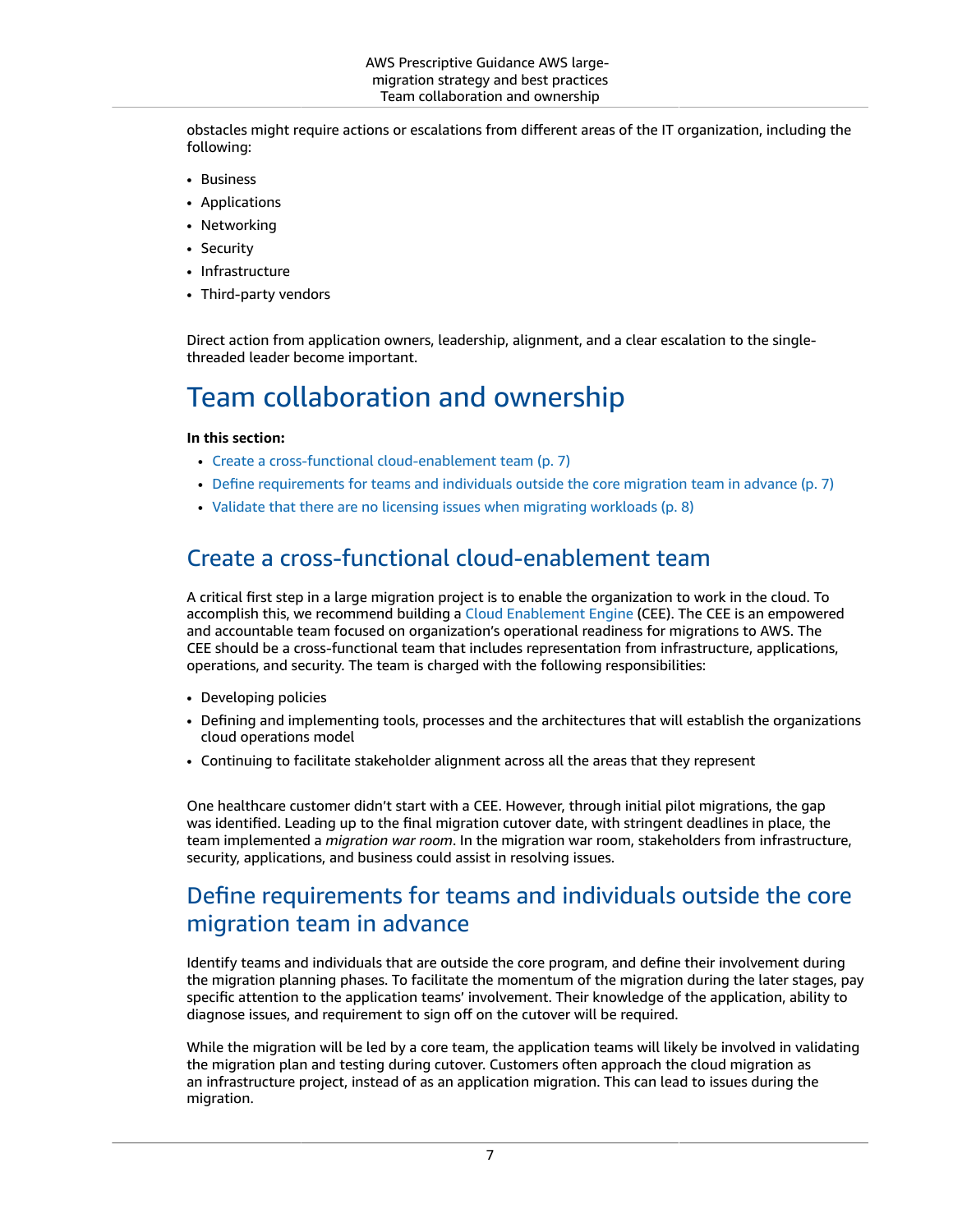We recommend considering the application team's required involvement when selecting a migration strategy. For example, a rehost strategy requires less application-team involvement compared with a replatform or refactor strategy in which more of the application landscape is being changed. If application owner availability is limited, consider using rehost or replatform as opposed to the refactor, relocate, or repurchase strategies.

### <span id="page-10-2"></span>Validate that there are no licensing issues when migrating workloads

Licensing might change when you migrate corporate off–the-shelf products to the cloud. Your license agreements might be focused on your on-premises estate. For example, a license might be by CPU or linked to a specific MAC address. Alternatively, license agreements might not include the right to host in a public cloud environment. However, renegotiating licensing with vendors can include long lead times and presents a hard blocker for the migration.

We recommend collaborating with your sourcing or vendor management teams as soon as the scope of the migration is defined. Licensing might also influence your target architecture and migration patterns.

## <span id="page-10-0"></span>**Training**

#### **In this section:**

• Train teams on new tooling and [processes \(p. 8\)](#page-10-3)

### <span id="page-10-3"></span>Train teams on new tooling and processes

After the migration strategy is defined, invest time in understanding what training might be required for the migration and for your target operating model. During the migration, you will likely use tooling, such as AWS Database Migration Service, that is new to your organization. Proactively training teams reduces the delays experienced during the migration phases.

We recommend seeking active knowledge transfer methods that provide an opportunity to experiment with the tooling in a hands-on fashion. As an example, AWS Professional Services provided several Cloud Migration Factory training sessions for three systems integrator (SI) AWS Partners responsible for a large migration. This ensured that the team had basic familiarity as it moved into the migration phase. It also helped identify subject matter experts (SMEs) who could serve as first-line escalation within each SI AWS Partner team.

## <span id="page-10-1"></span>Technology perspective

Technology provides a great foundation for accelerating large migrations. For example, the Cloud Migration Factory solution is focused on how to provide end-to-end automation for migrations. This section explores some of the best practices for using technology to achieve the scale and velocity required, aligned with the scope, strategy, and timelines.

The overarching principle is to look at areas of automation wherever possible. If you have thousands of servers in scope, performing tasks manually can be a costly and time-consuming effort.

To perform a migration, several tools are typically used, such as the following:

- Discovery
- Migration implementation
- Configuration management database (CMDB)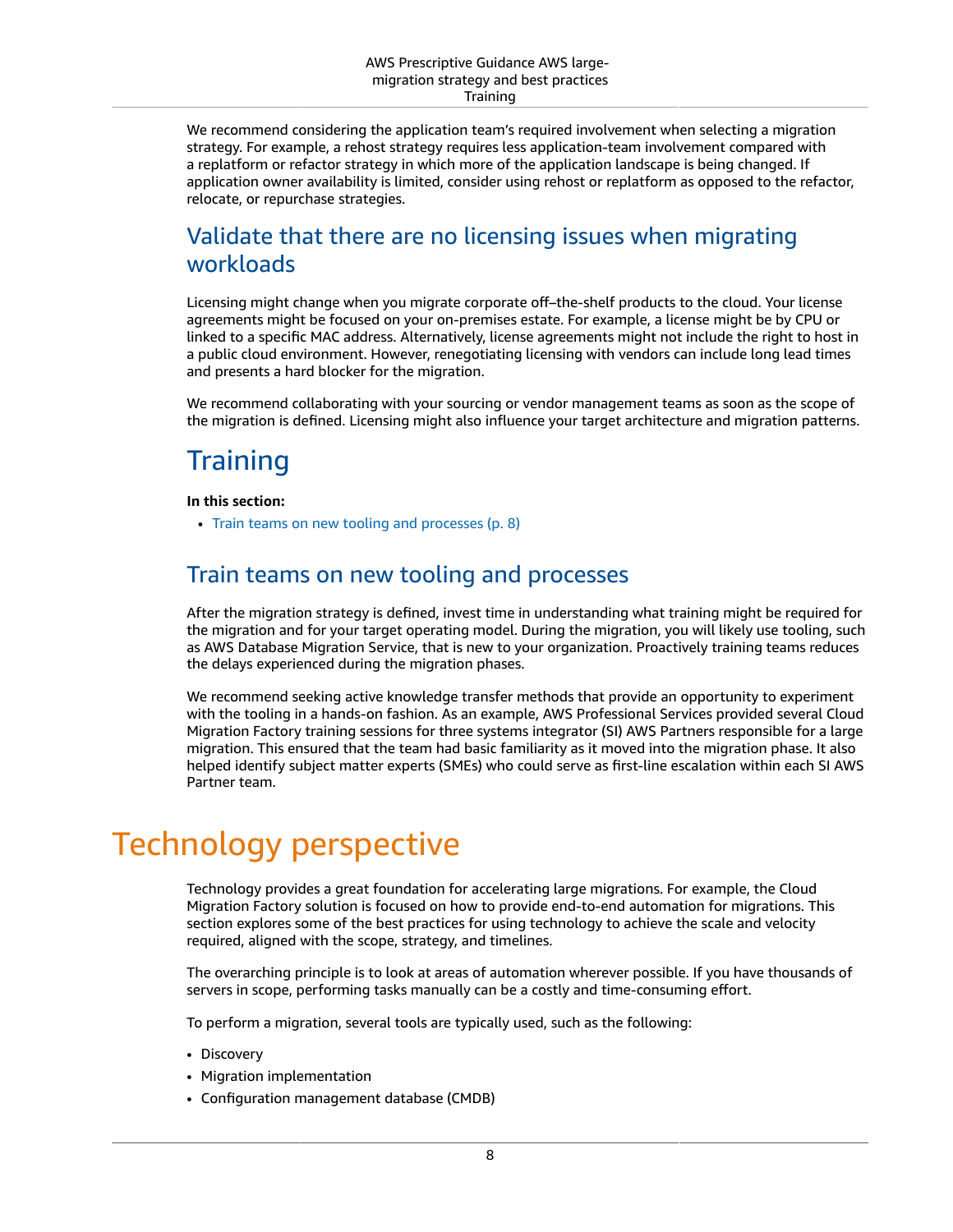- Inventory spreadsheet
- Project management

These tools are used at different stages of migrations, from assessment to mobilize through to implementation. Selection of these tools is driven by the business objectives and timelines.

After migration phases are planned, the next step is to ensure that the migration team has the skills to use the tools they will need. If a team lacks the skills or experience, plan targeted trainings to ramp up the skill set. If possible, create events where teams can get experience with the migration tooling in a safe environment. For example, are there sandpit or lab servers that teams can migrate to experience with the tooling? Alternatively, is it acceptable for initial development workloads to be used for learning purposes?

## <span id="page-11-0"></span>Automation, tracking, and tooling integration

#### **In this section:**

- Automate migration discovery to reduce the time [required \(p. 9\)](#page-11-1)
- Automate repetitive [tasks \(p. 9\)](#page-11-2)
- Automate tracking and reporting to speed decision [making \(p. 10\)](#page-12-1)
- Explore tooling that can facilitate your [migration \(p. 10\)](#page-12-2)

#### <span id="page-11-1"></span>Automate migration discovery to reduce the time required

Most large migration programs commence by understanding the scope of the migration (what must be migrated) and developing a strategy (how it will be migrated). Discovery is an important aspect of this. The required metadata points are captured to form a migration strategy decision tree. To migrate workloads at pace, you must identify and import the required migration metadata into your implementation processes, such as a migration factory. A fully automated mechanism to extract, transform, load (ETL) the migration metadata greatly reduces the time and level of effort involved in the discovery process.

One customer developed a fully automated data intake process for their migration factory. The migration wave plan with all the migration metadata was hosted and maintained in a spreadsheet on Microsoft SharePoint. When changes were made to the source, an AWS Lambda function was initiated to load the data into the migration factory without manual intervention. This automated data intake process helped the customer reduce manual work, minimize human error, and accelerate their velocity. They were able to migrate more than 1,000 servers to AWS.

#### <span id="page-11-2"></span>Automate repetitive tasks

In the migration implementation phase, many small processes must be repeated frequently. When using AWS Application Migration Service (MGN), for example, you must install the agent on each server that is in scope of the migration.

Building a migration factory that works for your specific business and technical requirements is the most effective way to achieve the efficiency and velocity required to deliver a successful large migration. A migration factory provides an integration and orchestration framework that uses a standardized dataset to accelerate the migration. After all the tasks are identified, spend time on automating all the manual tasks that can be automated alongside prescriptive runbooks.

The Cloud [Migration](https://docs.aws.amazon.com/prescriptive-guidance/latest/migration-factory-cloudendure/welcome.html) Factory solution is an example of this. Cloud Migration Factory is designed to provide the migration automation foundations on which you can automate aspects that are specific to your organization. For example, you might want to update a flag in your CMDB to highlight that the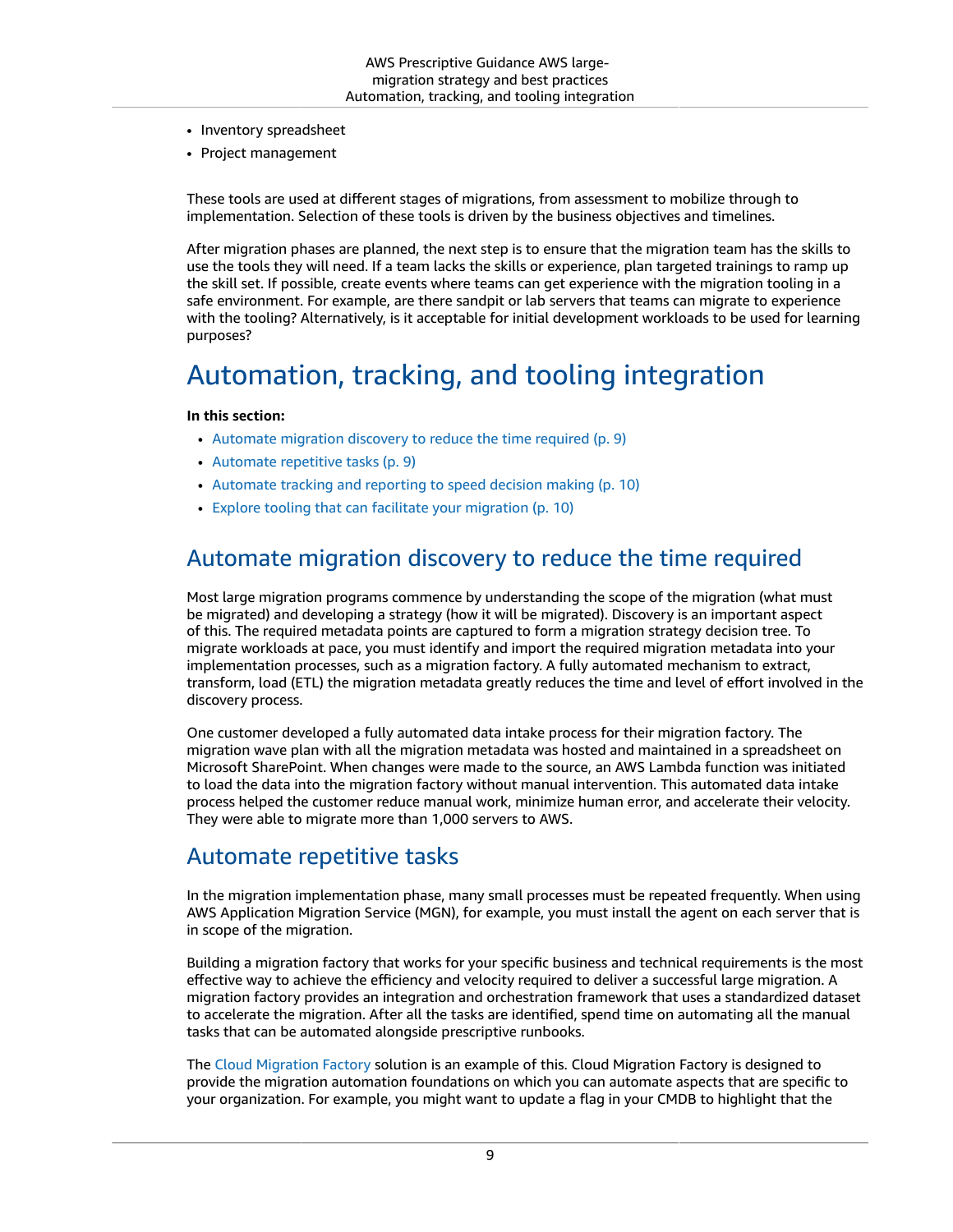on-premises servers can now be decommissioned. In this scenario, you could create an automation that which performs this task at the end of the migration wave. Cloud Migration Factory has a centralized metadata store with all the wave, application, and server metadata. The automation script can connect to Cloud Migration Factory to get a list of servers in that wave and perform any actions accordingly. Cloud Migration Factory supports AWS [Application](https://docs.aws.amazon.com/mgn/latest/ug/what-is-application-migration-service.html) Migration Service.

## <span id="page-12-1"></span>Automate tracking and reporting to speed decision making

We recommend building an automated migration reporting dashboard to track and report live data, including key performance indicators (KPIs) for the program. Migration projects involve stakeholders from across the organization, including the following:

- Application teams
- Testers
- Decommissioning teams
- Architects
- Infrastructure teams
- Leadership

To perform their roles, these stakeholders require live data. For example, network teams must know the upcoming migration waves to understand the impact on the shared connection between on-premises resources and AWS. Leadership teams want to understand how much of the migration is complete. Having a dependable, automated live feed of data prevents miscommunications and provides a basis on which decisions can be made.

A large healthcare customer was working toward a data center exit with an upcoming deadline. Given the scale and complexity, a significant amount of time was initially spent on tracking and communicating the migration status between stakeholders. The migration team later used Amazon QuickSight to build automated dashboards that visualized the data, significantly simplifying tracking and communications while increasing the migration velocity.

### <span id="page-12-2"></span>Explore tooling that can facilitate your migration

Choosing the right tools for your migration is not easy, especially if no one in your organization has managed a large migration before.

We recommend spending time to choose suitable tooling to support the migration. This exploration might involve a license cost, but it can provide a cost benefit when you consider the wider initiative. Alternatively, you might find that tooling embedded in your organization can provide a similar outcome. For example, you might already have application performance monitoring tooling deployed across your estate, which can provide rich discovery information.

A technology customer was initially reluctant to run automated discovery tooling during their migration due to a lack of familiarity. As a result, an SI AWS Partner had to run 5#10 hours of meetings per application to discovery the estate manually, including server names, operating system versions, and dependencies. It was estimated that if discovery tooling had been used, the discovery effort could have been reduced by more than 1,000 hours.

## <span id="page-12-0"></span>Prerequisites and post migration validation

#### **In this section:**

- Build the landing zone during the [pre-migration](#page-13-1) phase (p. 11)
- Outline prerequisite [activities \(p. 11\)](#page-13-2)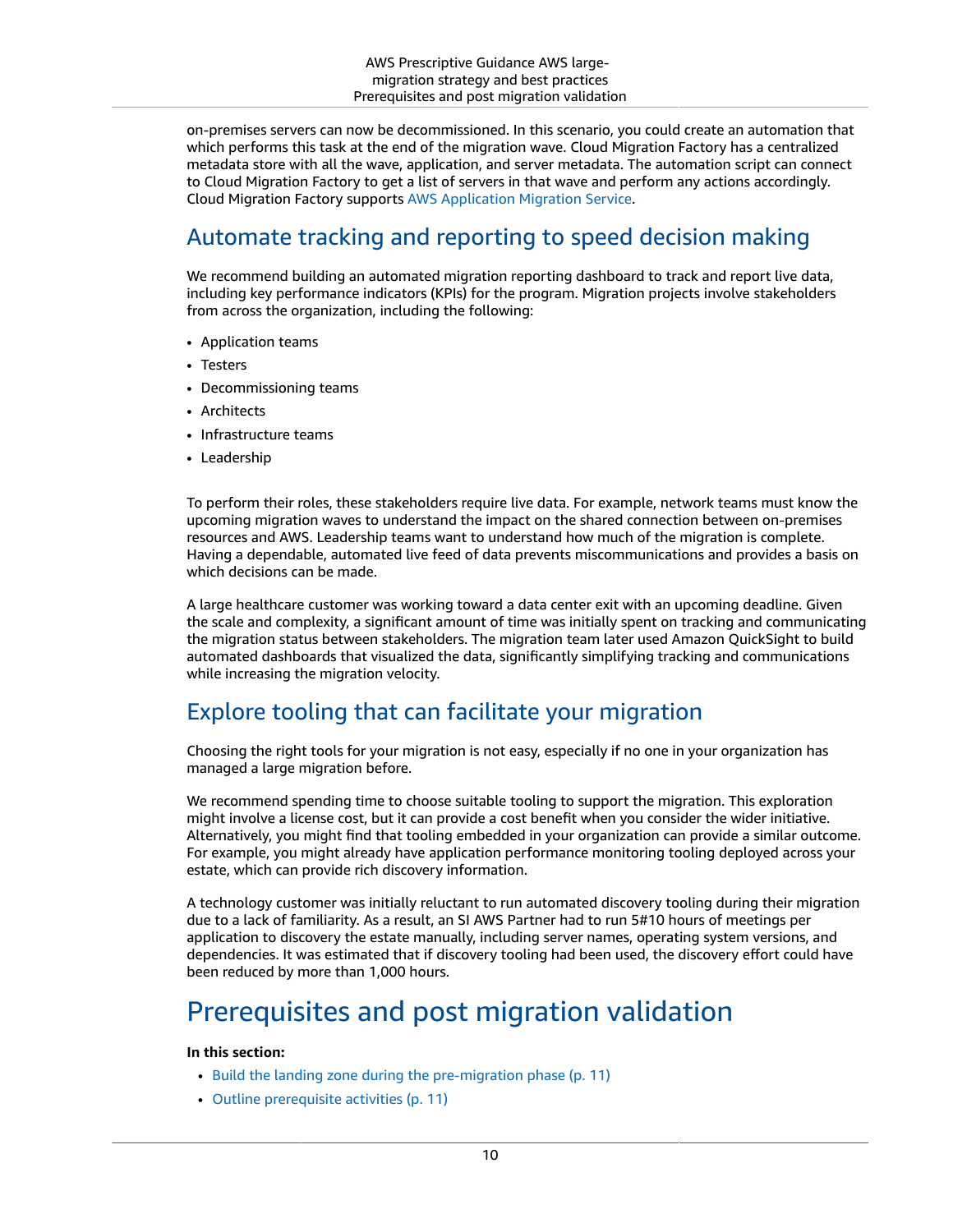• Implement post-migration checks for continuing [improvement \(p. 11\)](#page-13-3)

## <span id="page-13-1"></span>Build the landing zone during the pre-migration phase

We recommend building the AWS target environment, or landing zone, ahead of time, instead of building the target virtual private clouds (VPCs) and subnets during the migration wave. Building a wellarchitected landing zone is a prerequisite for the migration. The landing zone should include monitoring, governance, operational, and security controls.

Building and validating the landing zone ahead of the migration minimizes the uncertainty that comes with running your workloads in a new environment. With the landing zone in place, the stakeholders can focus on migrating the workloads without worrying about aspects managed at an account or VPC level.

#### <span id="page-13-2"></span>Outline prerequisite activities

Alongside the landing zone, it's important to align other technical prerequisites before the migration, especially processes with lengthy lead time. For example, make the necessary firewall changes to allow the data to be replicated from on premises to AWS. Communicating technical prerequisites early helps to prepare and allocate the resources required. It's common for migrations to stall because prerequisites haven't been met. Not only does this impact the in-progress migration wave, it might push back the dates of all future migrations while the issue is being remediated.

A financial services company intended to perform a mass-migration to AWS, with the goal of vacating several data centers. However, their bandwidth available between on-premises and AWS was not sufficient for the velocity they intended. Unfortunately, increasing the bandwidth required a new connection and had a lead time of three months. This meant that the migration velocity was constrained for the first three months.

#### <span id="page-13-3"></span>Implement post-migration checks for continuing improvement

Finally, remember to implement post-migration validations such as operations integration, cost optimization, and governance and compliance checks. Post-migration validation includes assessing previously migrated workloads to uncover technical lessons learned that should be applied to future waves.

Further, this is a great opportunity to implement cost-control operations. For example, during the migration you might decide to size match the AWS instances to your on-premises estate to reduce the need for performance testing. Now that testing is no longer on the data center closure critical path, you can use Amazon CloudWatch to assess the instance utilization and determine whether a smaller-sized instance would be suitable.

To illustrate the importance of this phase, a large technology customer was performing a large migration but initially did not include post-migration validations. After migrating more than 100 servers, they identified that the AWS Systems Manager Agent (SSM Agent) was not configured correctly. All previously migrated servers had to be remediated, and the migration stalled. The customer also identified that the instances were as large as five times the initial estimates, so they implemented a cost checkpoint at the end of each migration wave.

## <span id="page-13-0"></span>Process perspective

Processes bring consistency but they also evolve and are susceptible to change because each project is unique. As you run the process repeatedly, you will identify gaps and room for improvements that can add up to huge benefits as you fail, learn, adopt, and iterate. These changes can lead to new ideas or innovations that the project and the business can take advantage of in the future, which provides a catalyst for growth that brings quality and team confidence.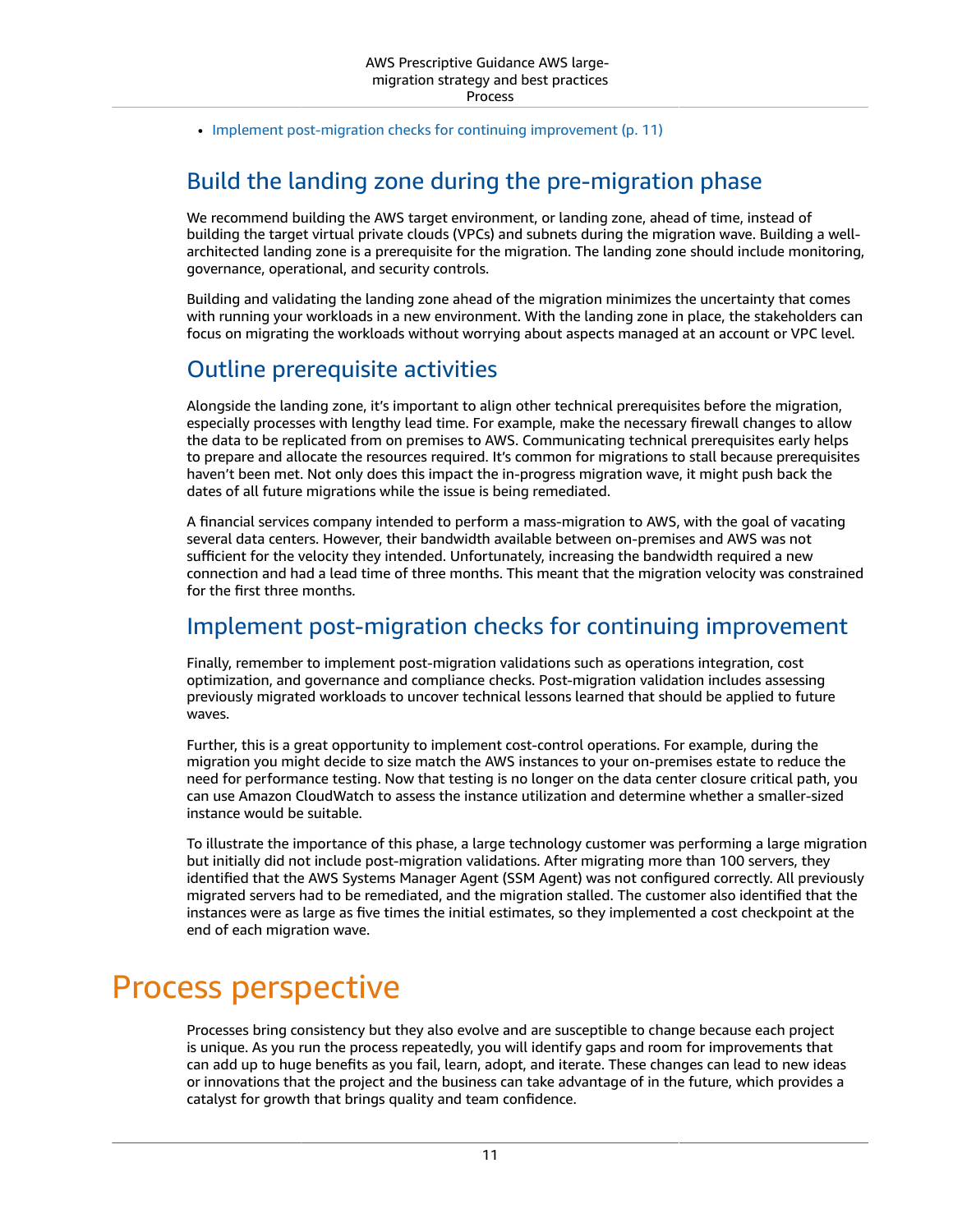Processes in migrations can be complex as they cross technologies and boundaries that might not have been linked previously. This perspective provides processes and guidance on specific requirements for large migrations.

## <span id="page-14-0"></span>Preparing for your large migration

The following sections outline the core principles that are required to ensure that you start your migration journey with a clear direction and buy-in from the stakeholders that will be critical to its success.

#### **In this section:**

- Define business drivers and communicate timeline, scope, and [strategy \(p. 12\)](#page-14-1)
- Define a clear escalation path to help remove the [blockers \(p. 13\)](#page-15-0)
- Minimize unnecessary [change \(p. 13\)](#page-15-1)
- Document an end-to-end process [early \(p. 13\)](#page-15-2)
- Document standard migration patterns and [artifacts \(p. 14\)](#page-16-0)
- Establish a single source of truth for migration metadata and [status \(p. 14\)](#page-16-1)

#### <span id="page-14-1"></span>Define business drivers and communicate timeline, scope, and strategy

When approaching a large migration to AWS, you will quickly discover that there are numerous ways to migrate your servers. For example, you could do the following:

- Rehost workloads using AWS [Application](https://docs.aws.amazon.com/mgn/latest/ug/what-is-application-migration-service.html) Migration Service.
- Containerize your application and host it on the Amazon Elastic [Container](https://docs.aws.amazon.com/AmazonECS/latest/developerguide/Welcome.html) Service (Amazon ECS) or the Amazon Elastic [Kubernetes](https://docs.aws.amazon.com/eks/latest/userguide/what-is-eks.html) Service (Amazon EKS) managed container platform.
- Redesign your workload into a fully serverless application.

To determine the correct migration path, it's important to work backwards from your business drivers. If your ultimate goal is to increase business agility, you might favor the second two patterns, which involve more levels of transformation. If your goal is to vacate a data center by the end of the year, you might choose to rehost workloads because of the velocity that rehosting provides.

A large migration typically involves a wide range of stakeholders, including the following:

- Application owners
- Network teams
- Database administrators
- Executive sponsors

It is key to identify the business drivers of the migration and include that list in a document, such as a project charter that members of the migration program can access. Furthermore, create key performance indicators (KPIs) that closely align with your target business outcomes.

For example, one customer wanted to migrate 2,000 servers within 12 months to achieve their target business outcome of vacating their data center. However, their security teams were not aligned toward this goal. The result was several months of technical debates on whether to miss the data center closure date but modernize applications further or to rehost initially to enable the timely data center closure and then modernize applications on AWS.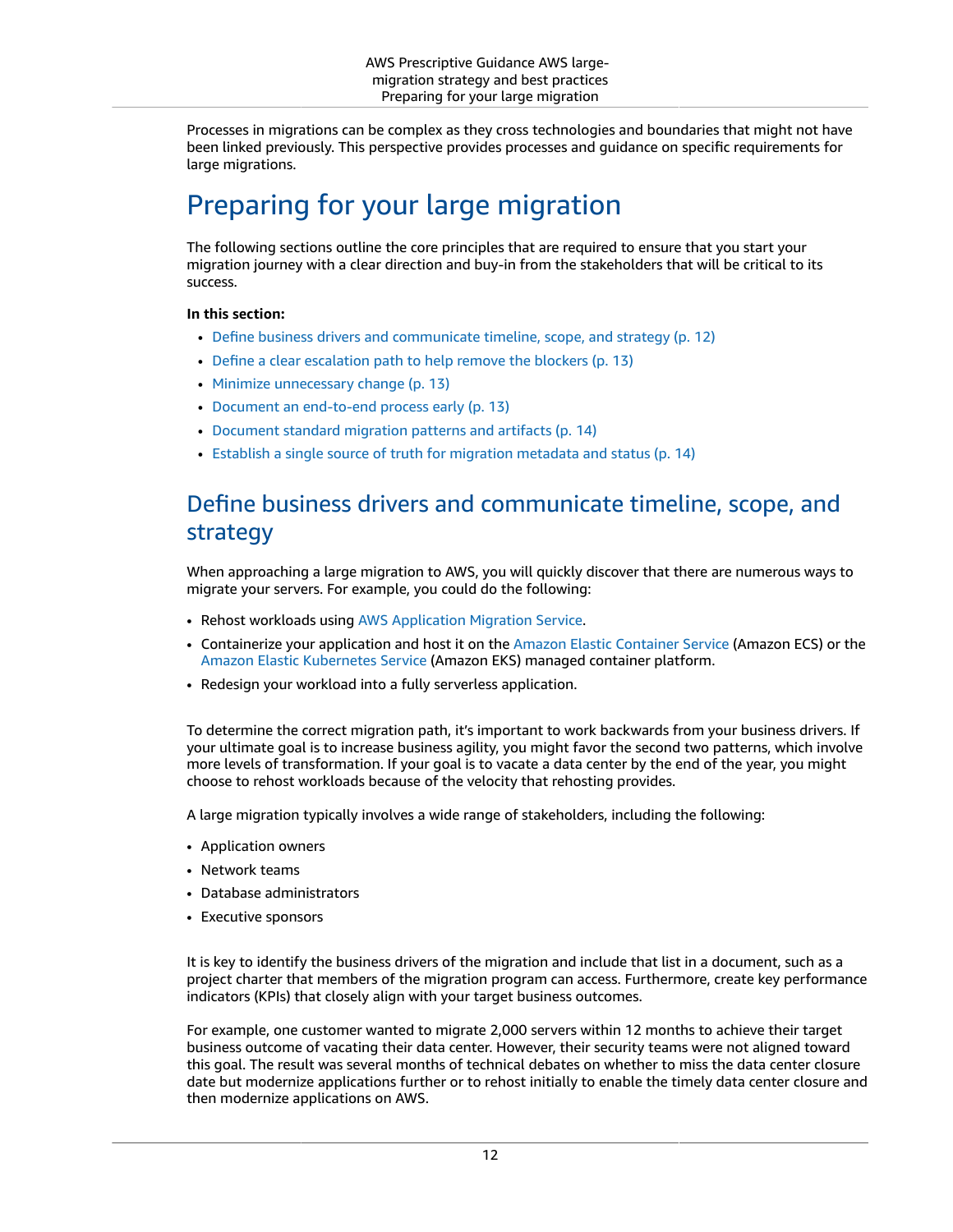#### <span id="page-15-0"></span>Define a clear escalation path to help remove the blockers

Large cloud migration programs typically involve a wide range of stakeholders. After all, you're potentially changing applications that have been hosted on premises for several decades. It's common for each of the stakeholders to have conflicting priorities.

While all the priorities might drive value, the program will likely have a limited amount of budget and a defined target outcome. Managing the various stakeholders and focusing on the target business outcomes can be challenging. This challenge is compounded when you multiply it by the hundreds or thousands of applications that are in scope of the migration. Further, the stakeholders likely report into different leadership teams, which have other priorities. With this in mind, alongside clearly documenting the target business outcomes, it's important to define a clear escalation matrix to help remove blockers. This can save a significant amount of time and help align the various teams toward a common goal.

One example that demonstrates this is a financial services company whose goal was to vacate their primary data center within 12 months. There wasn't a clear mandate or escalation path, which resulted in the stakeholders crafting their desired migration paths, regardless of time and budget constraints. Following an escalation to the CIO, a clear mandate was set and a mechanism was provided for requesting required decisions.

#### <span id="page-15-1"></span>Minimize unnecessary change

Change is good but more changes mean more risks. When the business case for the large migration is approved, there is most likely a target business outcome driving this initiative, such as vacating a data center by a specific date. While it's common for technologists to want to re-write everything to take full advantage of AWS services, this might not be your business goal.

One customer was focused on a two-year migration of the company's entire web-scale infrastructure to AWS. They created a two-week rule as a mechanism to prevent application teams from spending months rewriting their applications. By using the two-week rule, the customer was able to sustain a long-term migration with a consistent cadence when hundreds of applications had to be moved over a multipleyear period. For more information, see the blog post The Two-Week Rule: Refactor Your [Applications](http://aws.amazon.com/blogs/enterprise-strategy/the-two-week-rule-refactor-your-applications-for-the-cloud-in-10-days/) for the [Cloud](http://aws.amazon.com/blogs/enterprise-strategy/the-two-week-rule-refactor-your-applications-for-the-cloud-in-10-days/) in 10 Days.

We recommend minimizing any change that doesn't align with the business outcome. Instead, build mechanisms to manage these additional changes in future projects.

#### <span id="page-15-2"></span>Document an end-to-end process early

Document the complete migration process and assignment of ownership in the early stages of a large migration program. This documentation is important in educating all stakeholders about how the migration will run and their roles and responsibilities. The documentation will also help you to understand where issues might occur and to provide updates and iterations of the process as you progress through the migrations.

During the development of the migration project, ensure that any existing processes are understood and that integration points and dependencies documented clearly. Include places where engagement with external process owners will be required, including change requests, service requests, vendor support, and network and firewall support. After the process is understood, we recommend documenting ownership in a responsible, accountable, consulted, informed (RACI) matrix to track the different activities. To finalize the process, establish a countdown plan by identifying the timelines involved in each step of the migration. The countdown plan generally works backwards from the workload migration cutover date and time.

This documentation approach worked well for a multinational home appliance corporation that migrated to AWS successfully in less than a year and exited four data centers. They had six different organizational teams and multiple third parties involved, which introduced management overhead resulting in back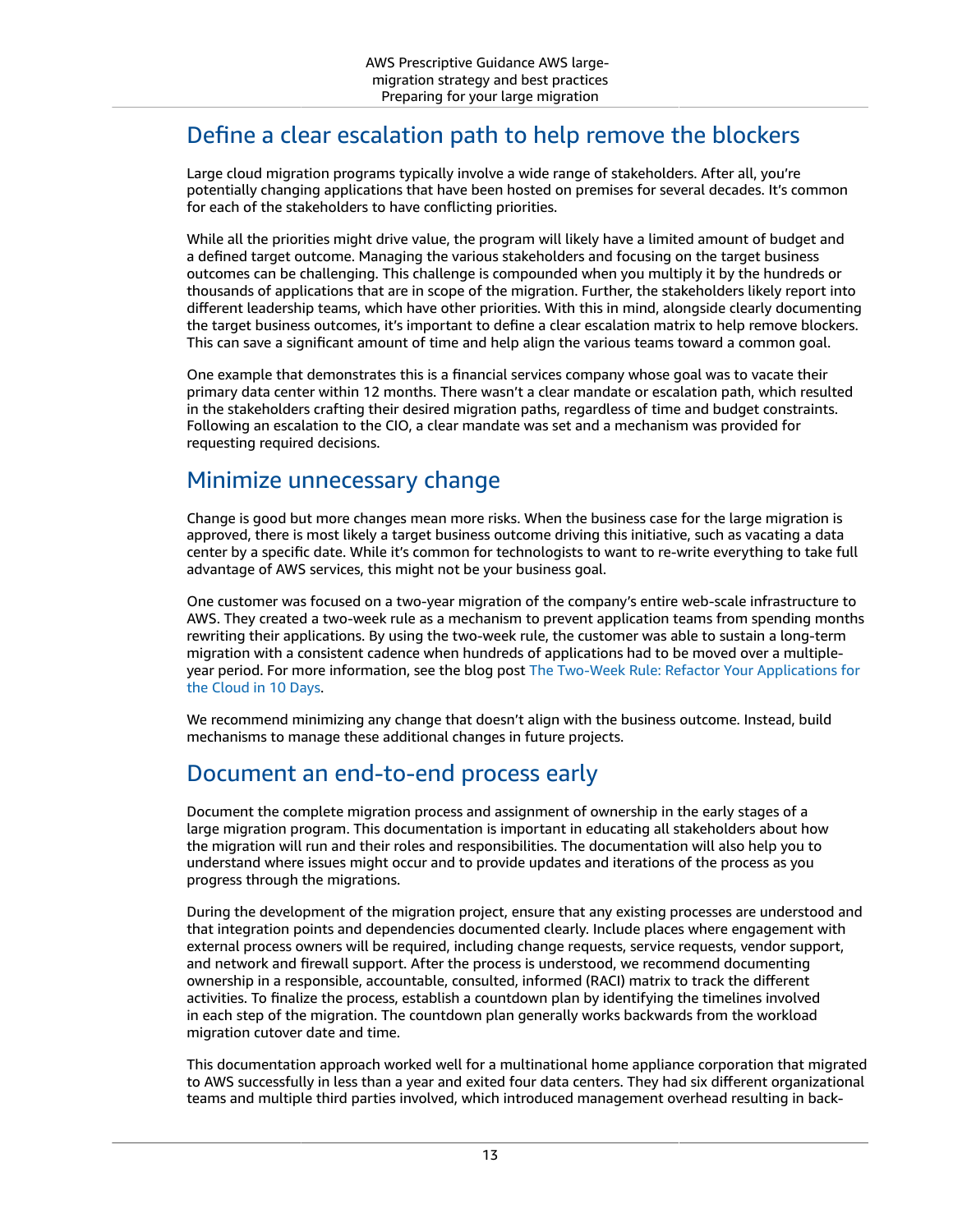and-forth decisions and delays in implementation. The AWS Professional Services team, together with the customer and their third parties, identified key processes for the migration activities and documented them with respective owners. The resulting RACI matrix was shared and agreed upon by all involved teams. Using the RACI matrix and an escalation matrix, the customer alleviated the blockers and issues that were creating delays. They were then able to exit the data centers ahead of schedule.

In another example of using RACI and escalation matrices, an insurance firm was able to exit the data center in less than 4 months. The customer understood and implemented a shared responsibility model, and a detailed RACI matrix was followed to track the progress of each process and activity throughout the migration. As a result, the customer was able to migrate over 350 servers in the first 12 weeks of implementation.

## <span id="page-16-0"></span>Document standard migration patterns and artifacts

Think of this as creating cookie cutters for the implementation. Reusable references, documentation, runbooks, and patterns are the key to scale. These journal the experience, learning, pitfalls, issues, and solutions that future migration projects can reuse and avoid, significantly accelerating the migration. The patterns and artifacts are also an investment that will help improve the process and guide future projects.

For example, one customer was performing a year-long migration where applications were being migrated by three different SI AWS Partners. In the early stages, each AWS Partner was using their own standards, runbooks, and artifacts. This placed numerous stresses on the customer teams, because the same information could be presented to them in different ways. After these early pains, the customer established central ownership of all documentation and artifacts to be used in the migration, with a process for submitting recommended changes. These assets include the following:

- A standard migration process and checklists
- Network diagram style and format standards
- Application architectural and security standards based on business criticality

In addition, changes to any of these documents and standards were sent out to all teams on a weekly cadence, and each partner was required to confirm receipt and adherence to any changes. This greatly improved communication and consistency for the migration project, and when a separate large migration effort in another business unit started, that team was able to adopt the existing process and documents, greatly accelerating their success.

## <span id="page-16-1"></span>Establish a single source of truth for migration metadata and status

When it comes to planning a large migration, establishing a source of truth is important to keep the various teams aligned and enable data-driven decisions. When you start this journey, you might find numerous data sources that you can use, such as the configuration management database (CMDB), application performance monitoring tooling, inventory lists, and so on.

Alternatively, you might find that there are few data sources and you must create mechanisms to capture the data needed. For example, you might need to use discovery tooling to uncover technical information, and to survey IT leaders to obtain business information.

It's important to aggregate the various data sources into a single dataset that you can use for the migration. You can then use the single source of truth for tracking the migration during the implementation. For example, you can track which servers have been migrated.

A financial services customer that wanted to migrate all workloads to AWS focused on planning the migration with the dataset that had been provided. This dataset had key gaps, such as business criticality and dependency information, so the program started a discovery exercise.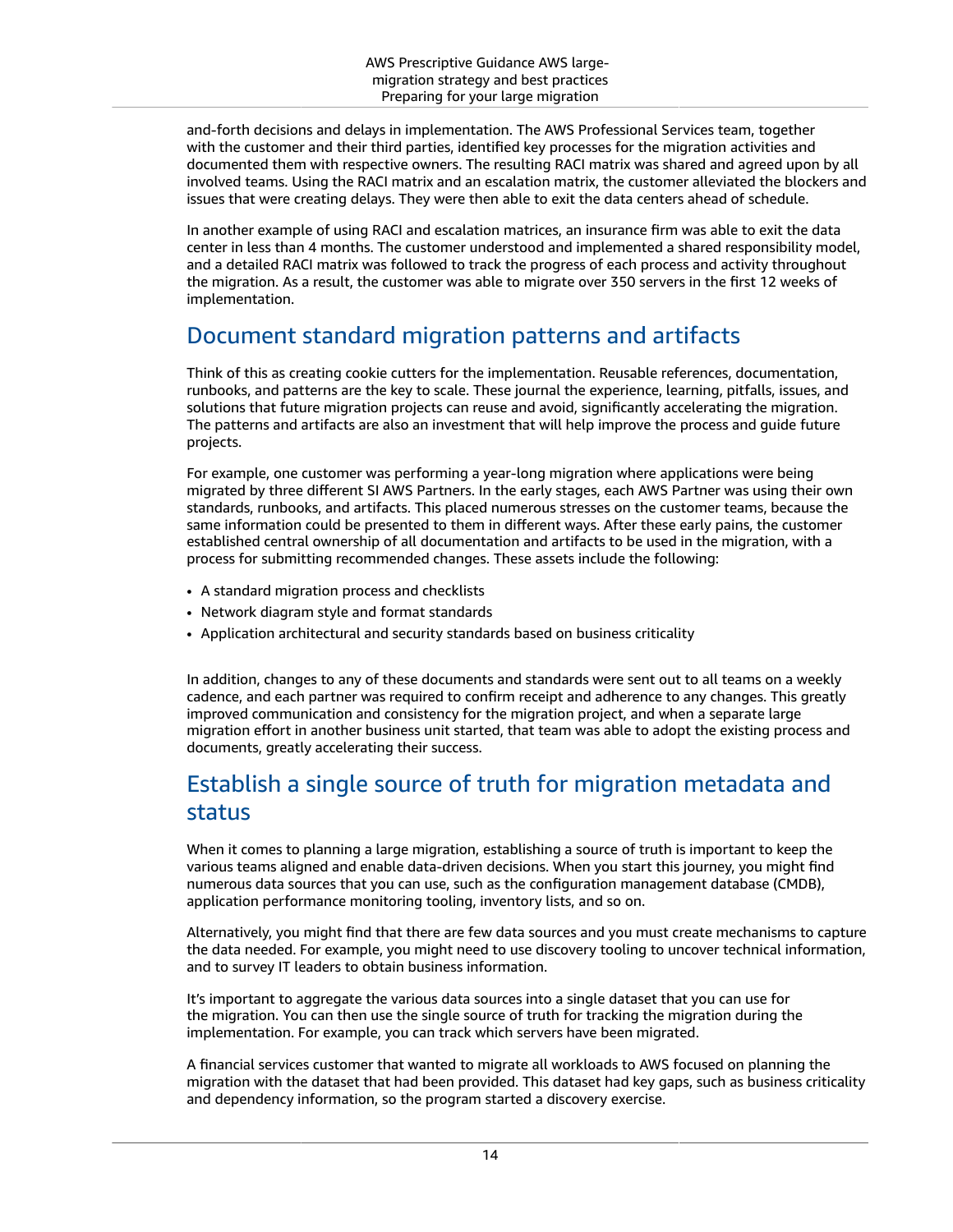In another example, a company in the same industry moved into migration wave implementation based on an out-of-date understanding of their server infrastructure inventory. They quickly started to see migration numbers decrease because the data was incorrect. In this case, application owners were not understood, which meant that they could not find testers in time. Additionally, the data were not aligned to the decommissioning that their applications teams had completed, so servers were running without being used for a business purpose.

## <span id="page-17-0"></span>Running your large migration

After you have established your business outcomes and communicated the strategy to the stakeholders, you can move to planning how you carve up the scope of the large migration into sustainable migration events or waves. The following examples provide key guidance for making the wave plan.

#### **In this section:**

- Plan migration waves ahead of time to ensure a steady [flow \(p. 15\)](#page-17-1)
- Keep wave [implementation](#page-17-2) and wave planning as separate processes and teams (p. 15)
- Start small for great [outcomes \(p. 16\)](#page-18-0)
- Minimize the number of cutover [windows \(p. 16\)](#page-18-1)
- Fail fast, apply experience, and [iterate \(p. 16\)](#page-18-2)
- Don't forget the [retrospective \(p. 17\)](#page-19-1)

#### <span id="page-17-1"></span>Plan migration waves ahead of time to ensure a steady flow

Planning your migration is one of the most important phases of the program. It goes with the saying "if you fail to plan, you plan to fail." Planning migration waves ahead of time allows the project to flow swiftly as the team becomes more proactive to the migration situation. It helps the project scale more easily, and it improves decision making and forecasting as project demands increase and become complex. Planning ahead also improves the team's ability to adapt to changes.

For example, a large financial services customer was working on a data center exit program. Initially, the customer planned the migration waves in a sequential fashion, completing one wave before beginning to plan the next. This approach resulted in less time to prepare. When the stakeholders were informed that their applications were being migrated to AWS, they still had several steps to perform before starting the migration. This added significant delays to the program. After the customer realized this, they implemented a holistic and future-focused migration planning stream where migration waves were planned several months in advance. This provided enough notice for the application teams to perform their pre-migration activities such as notifying AWS Partners, licensing analysis, and so forth. They could then remove those tasks from the program's critical path.

#### <span id="page-17-2"></span>Keep wave implementation and wave planning as separate processes and teams

When wave planning and wave implementation teams are separate, the two processes can work in parallel. With communication and coordination, this avoids slowing down the migration because not enough servers or applications are ready to achieve the expected velocity. For example, the migration team might need to migrate 30 servers a week, but only 10 servers are ready in the current wave. This challenge is often caused by the following:

- The migration implementation team was not involved in the wave planning, and the data collected in the wave planning phase are not complete. The migration implementation team must collect more server data before starting the wave.
- Migration implementation is scheduled to start right after wave planning, with no buffer between.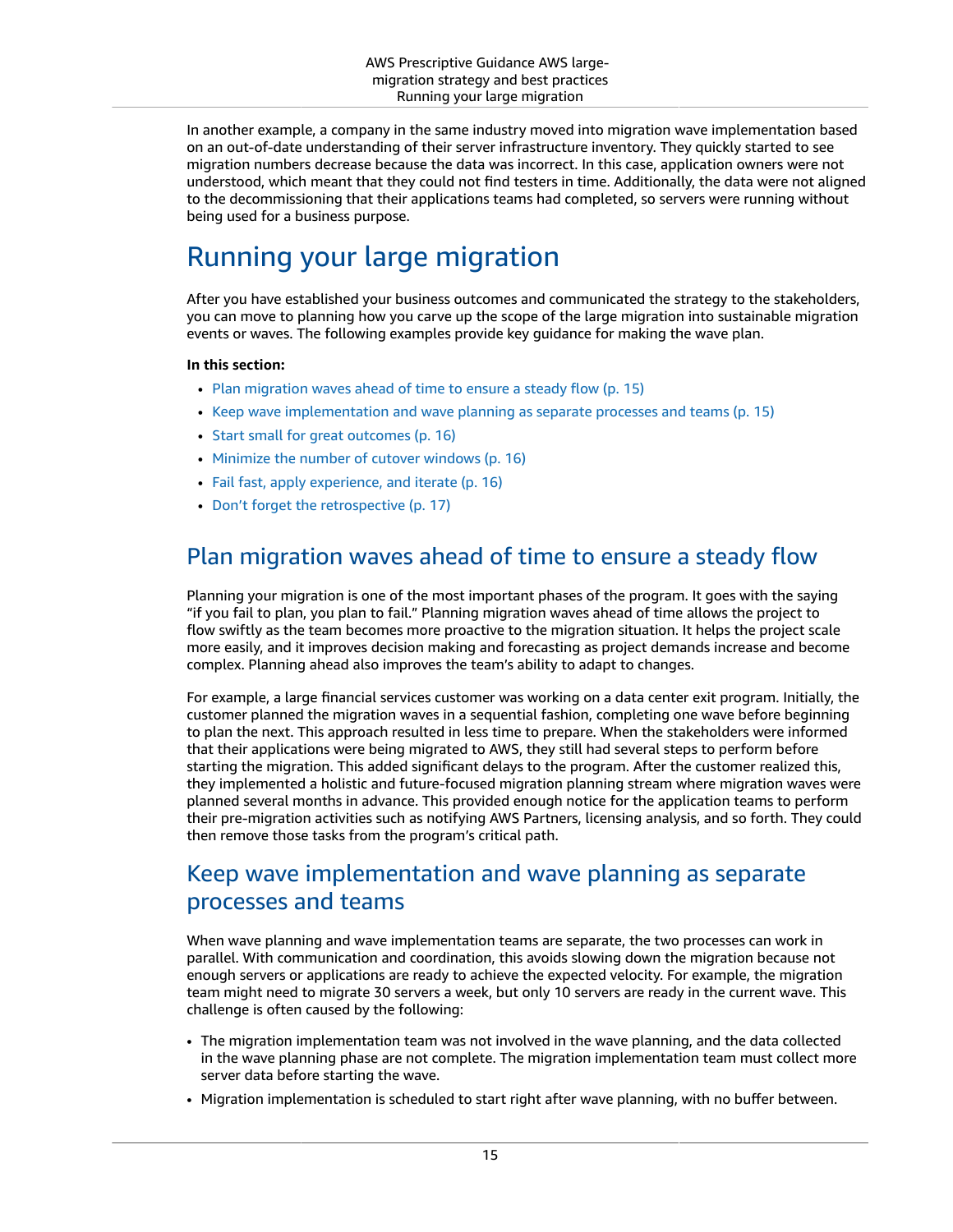It is critical to plan waves ahead of time, and to create a buffer between preparation and the start of the wave implementation. It is also important to make sure that the wave planning team and the migration team work together to collect the right data and avoid rework.

#### <span id="page-18-0"></span>Start small for great outcomes

Plan to start small and increase migration velocity with each subsequent wave. The initial wave should be a single, small application, fewer than 10 servers. Add additional applications and servers in subsequent waves, building up to your full migration velocity. Prioritizing less complex or risky applications, and ramping velocity on a schedule, gives the team time to adjust to working together and to learn the process. In addition, the team can identify and implement process improvements with each wave, which can substantially improve the velocity of later waves.

One customer was migrating more than 1,300 servers in a year. By starting with a pilot migration and a few smaller waves, the migration team was able to identify multiple ways to improve later migrations. For example, they identified new data center network segments earlier. They worked with their firewall team early in the process to put in place firewall rules that allowed communication with migration tooling. This helped prevent unnecessary delays in future waves. In addition, the team was able to develop scripts to help automate more of their discovery and cutover processes with each wave. Starting small helped the team focus on early process improvements, and greatly increased their confidence.

### <span id="page-18-1"></span>Minimize the number of cutover windows

Mass migrations require a disciplined approach to driving scale. Being too flexible in some areas is an anti-pattern for large migrations. By limiting the number of weekly cutover windows, time spent on cutover activities has higher value.

For example, if the cutover window is too flexible, you could end up with 20 cutovers with five servers each. Instead, you could have two cutovers with 50 servers each. Because the time and effort for each cutover are similar, having fewer, larger cutovers reduces the operational burden of scheduling, and limits unnecessary delays.

A large technology company was trying to migrate out of a few leased data centers before contract expiration. Missing the expiration would result in expensive, short-term renewal terms. Earlier in the migration, application teams were allowed to dictate migration schedule up to the last minute, including opting out of migration for any reason just days ahead of cutover. This led to numerous delays in the early stages of the project. Often, the customer had to negotiate with other application teams at the last minute to fill in. The customer eventually increased their planning discipline, but this early mistake led to constant stress for the migration team. Delays to the overall schedule resulted in some applications not making it out of the data centers in time.

## <span id="page-18-2"></span>Fail fast, apply experience, and iterate

Every migration has pitfalls initially. Failing early helps the team learn, understand the bottlenecks, and apply the lessons learned to larger waves. It is expected that the first couple of waves in a migration will be slow for the following reasons:

- Team members are adjusting to each other and the process.
- Large migrations usually involve many different tools and people.
- It takes time to integrate, test, fail, learn, and continuously improve the end-to-end process.

Issues are common and expected during the first couple waves. It is important to understand and communicate this to the entire organization, because some teams may not like to try new things and fail. Failure can discourage the team and become a blocker for future migrations. Making sure everyone understands that initial issues are part of the job and encouraging everyone to try and fail is key to a successful migration.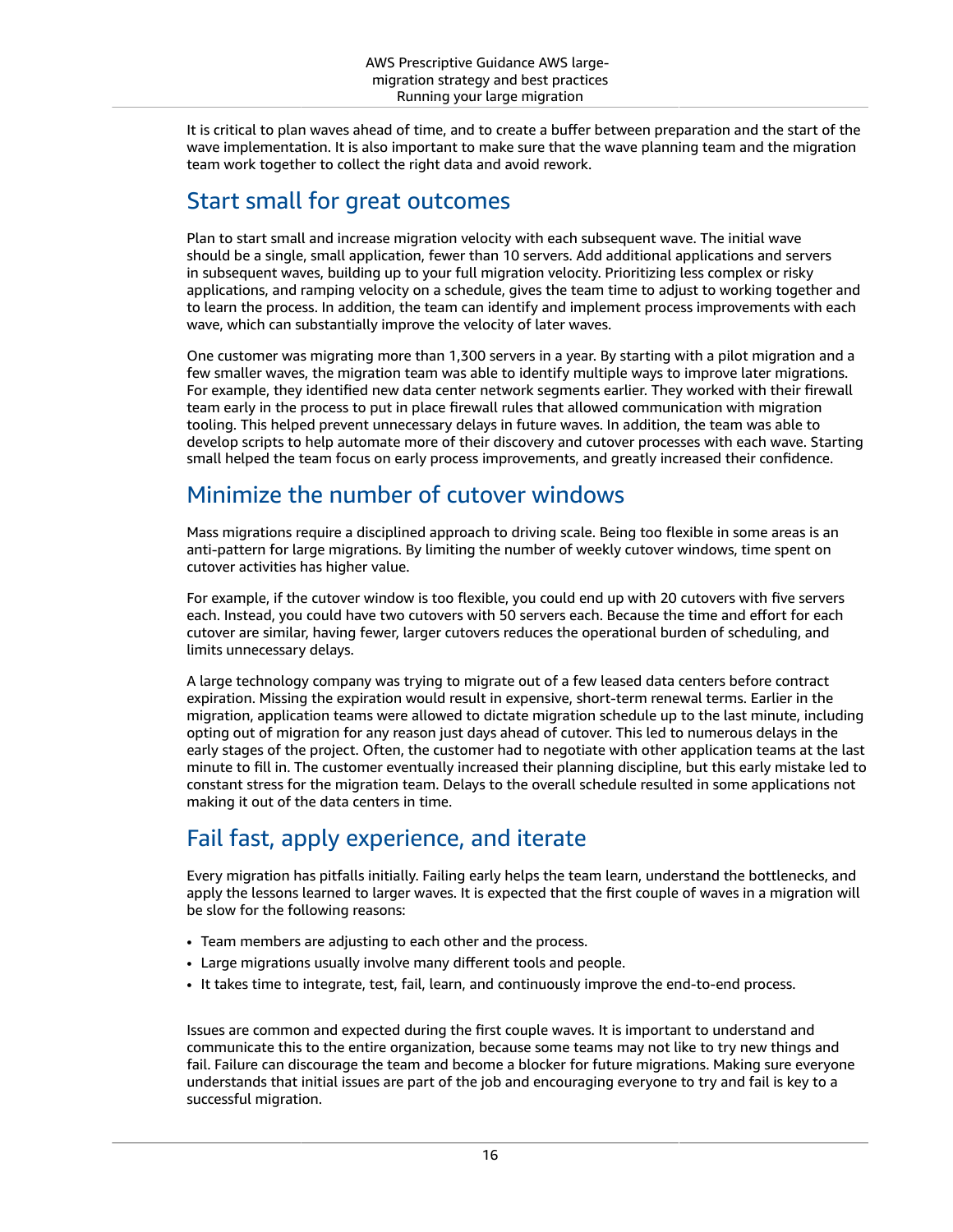One company planned to migrate more than 10,000 servers in 24#36 months. To achieve that goal, they needed to migrate nearly 300 servers a month. However, that does not mean they migrated 300 servers from day one. The first couple waves were learning waves so that the team could understand how things worked and who had permissions to do what. They also identified integrations that would improve the process, such as integrating with CMDB and CyberArk. They used the learning waves to fail, improve, and fail again, refining the process and automation. After 6 months, they were able to migrate more than 120 servers each week.

## <span id="page-19-1"></span>Don't forget the retrospective

This is an important part of an agile process. It's where the team communicates, adjusts, learns, agrees, and moves forward. A retrospective at the most basic level is looking back, discussing what happened, determining what went well and what needs to improve. Improvements can then be built based on those discussions. Retrospectives wrap some formality or process around the idea of lessons-learned. Retrospectives are important because to achieve the scale and velocity for large migrations to succeed, the processes, tools, and teams must constantly evolve and improve. Retrospectives can play a significant part in that.

Traditional lessons-learned sessions do not happen until the end of a program, so often these lessons do not get reviewed at the start of the next migration wave. With large migrations, lessons learned should be applied to the next wave and should be a key part of the wave planning process.

For one customer, weekly retrospectives were held to discuss and document lessons learned from the cutovers. In these sessions, they uncovered areas where there was scope for streamlining from a process standpoint or automation. This resulted in implementation of a countdown schedule with specific activities, owners, and automation scripts to minimize manual tasks, including validation of third-party tools and Amazon CloudWatch agent installation, during cutover.

At another large tech company, regular retrospectives were held with the team to identify problems with previous migration waves. This resulted in process, script, and automation improvements that drove the average migration time down by 40 percent over the course of the program.

## <span id="page-19-0"></span>Additional considerations

Many areas must be factored into a large migration program. The following sections provide thoughts on other items that must be considered.

#### **In this section:**

- Clean up as you [go \(p. 17\)](#page-19-2)
- Implement multiple phases for any additional [transformation \(p. 18\)](#page-20-0)

### <span id="page-19-2"></span>Clean up as you go

A migration isn't considered successful if it costs 10 times what you expected, and the project is not complete until the resources used for migration are shut down and cleaned up. This cleanup should be part of the post-migration activity. It ensures that you will not leave unused resources and services in your environment that will add to the costs. Post-migration cleanup is also a good security practice for preventing threats and vulnerabilities that expose your environment.

Two key outcomes of moving to the AWS Cloud are the cost savings and the security. Leaving unused resources can defeat the business purpose of moving to cloud. The most common resources that are not cleaned up include the following:

- Test data
- Test databases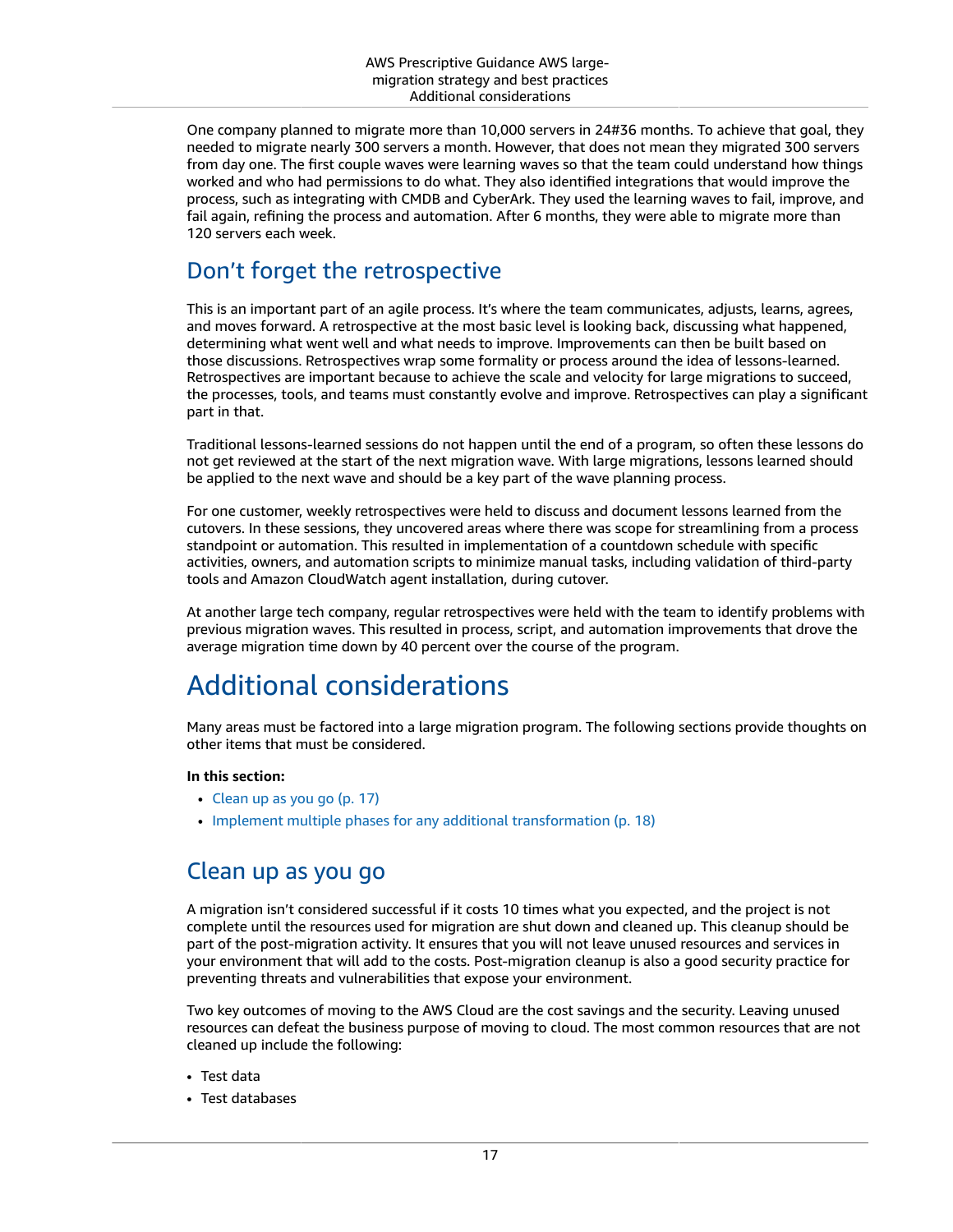- Test accounts, including firewall rules, security groups, and network access control list (network ACL) IP addresses
- Ports provisioned for testing
- Amazon Elastic Block Store (Amazon EBS) volumes
- Snapshots
- Replication (such as stopping the data replication from on-premises to AWS)
- Files that consume space (such as temporary database backups used to migrate)
- Instances that host the migration tools

In one example of bad cleanup practices, SI AWS Partners were not removing replication agents after a successful migration. An AWS audit discovered that replication servers and EBS volumes that had already been migrated were costing \$20,000 (USD) each month. To mitigate the issue, AWS Professional Services created an automated audit process that notified SI AWS Partners when stale servers were still being replicated. The SI AWS Partners could then take action on unused and stale instances.

For future migrations, a process was adopted to define a post-migration hypercare period of 48 hours to ensure smooth platform adoption. The customer's infrastructure team then submitted a decommission request for on-premises servers. It was advised that upon approval of the decommission request, servers of the respective wave would be removed from the application migration service console.

### <span id="page-20-0"></span>Implement multiple phases for any additional transformation

When carrying out a large migration, it's important to remain focused on your core goal, such as data center closure or infrastructure transformation. In smaller migrations, scope creep might have a minimal impact. However, a few days of additional effort multiplied by potentially thousands of servers can add a significant amount of time to the program. Furthermore, the additional changes might also require updates to documentation, process, and training for support teams.

To overcome potential scope creep, you can implement a multiple-phase approach to your migration. For example, if your goal was to vacate a data center, phase 1 may include only rehosting the workload to AWS as fast as possible. After a workload is rehosted, phase 2 can implement transformational activities without risking the target business outcome.

For example, one customer planned to exit their data center in 12 months. However, their migration encompassed other transformation activities, such as rolling out new application performance monitoring tooling and upgrading operating systems. More than 1,000 servers were in scope of the migration, so these activities added a significant delay to the migration. Furthermore, this approach required training in the use of the new tooling. The customer later decided to implement a multiplephase approach with an initial focus on rehost. This increased their migration velocity and reduced the risk of not meeting the data center closure date.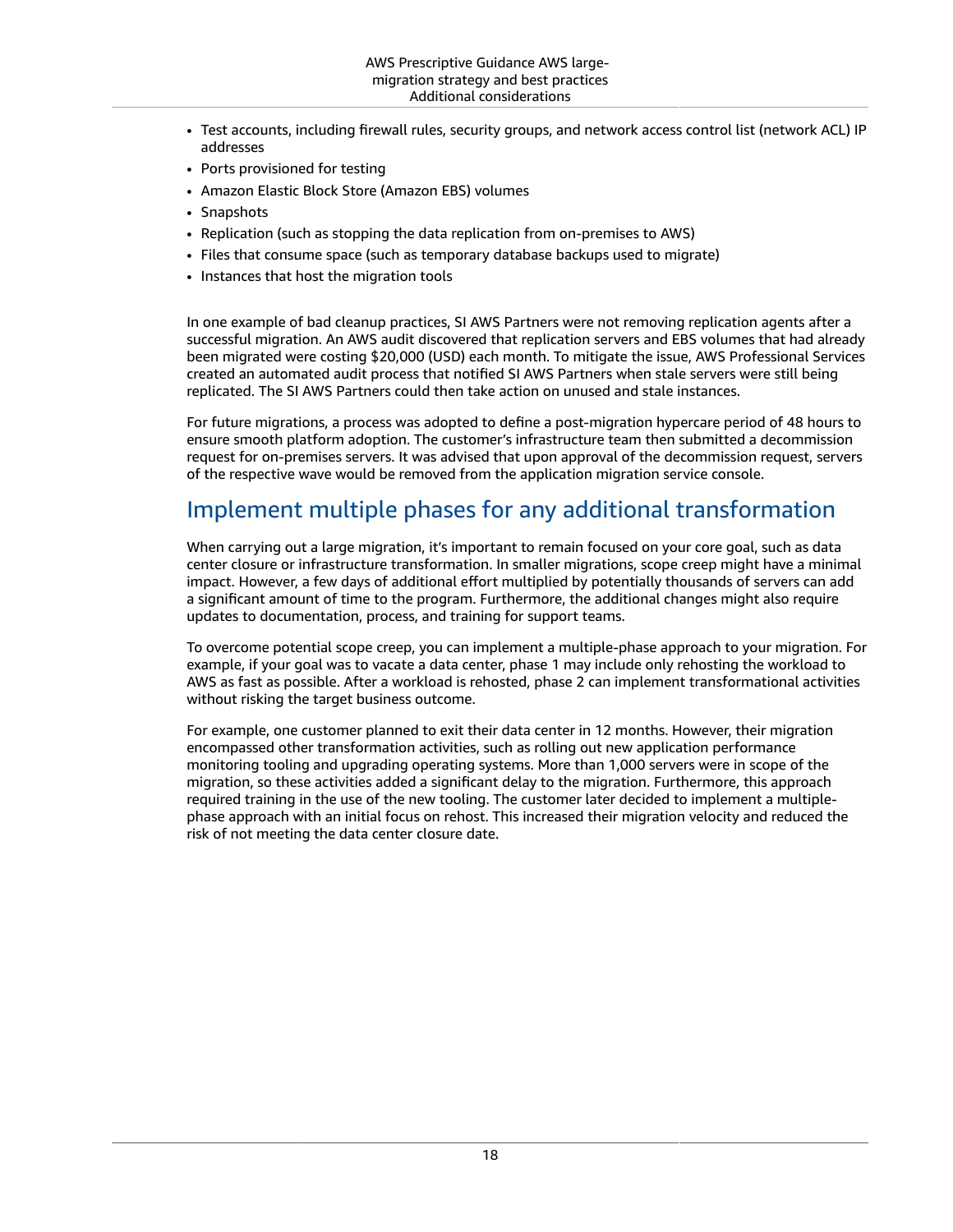# <span id="page-21-0"></span>**Conclusion**

Large migrations present different challenges when compared to smaller migrations. This is mostly due to the complexities introduced by the scale. For example, installing an agent onto a single server is fairly straightforward and will take approximately 5 minutes. However, if you have 5,000 servers in scope for your migration, this will take approximately 416 hours and will present the following challenges:

- It's likely that there are multiple operating systems that require different processes.
- There might be separate Microsoft Active Directory domains to manage due to previous mergers and acquisitions.
- Effective processes and tools are required to orchestrate the agent installation for each wave and then track and report the progress.

This strategy outlines large migration best practices based on AWS Professional Services experiences helping a wide range of customers. This includes people, process, and technology perspectives. If you want to start or are in the process of migrating to AWS, consultants at AWS Professional Services would be happy to assist you. Contact your AWS representative to start the conversation.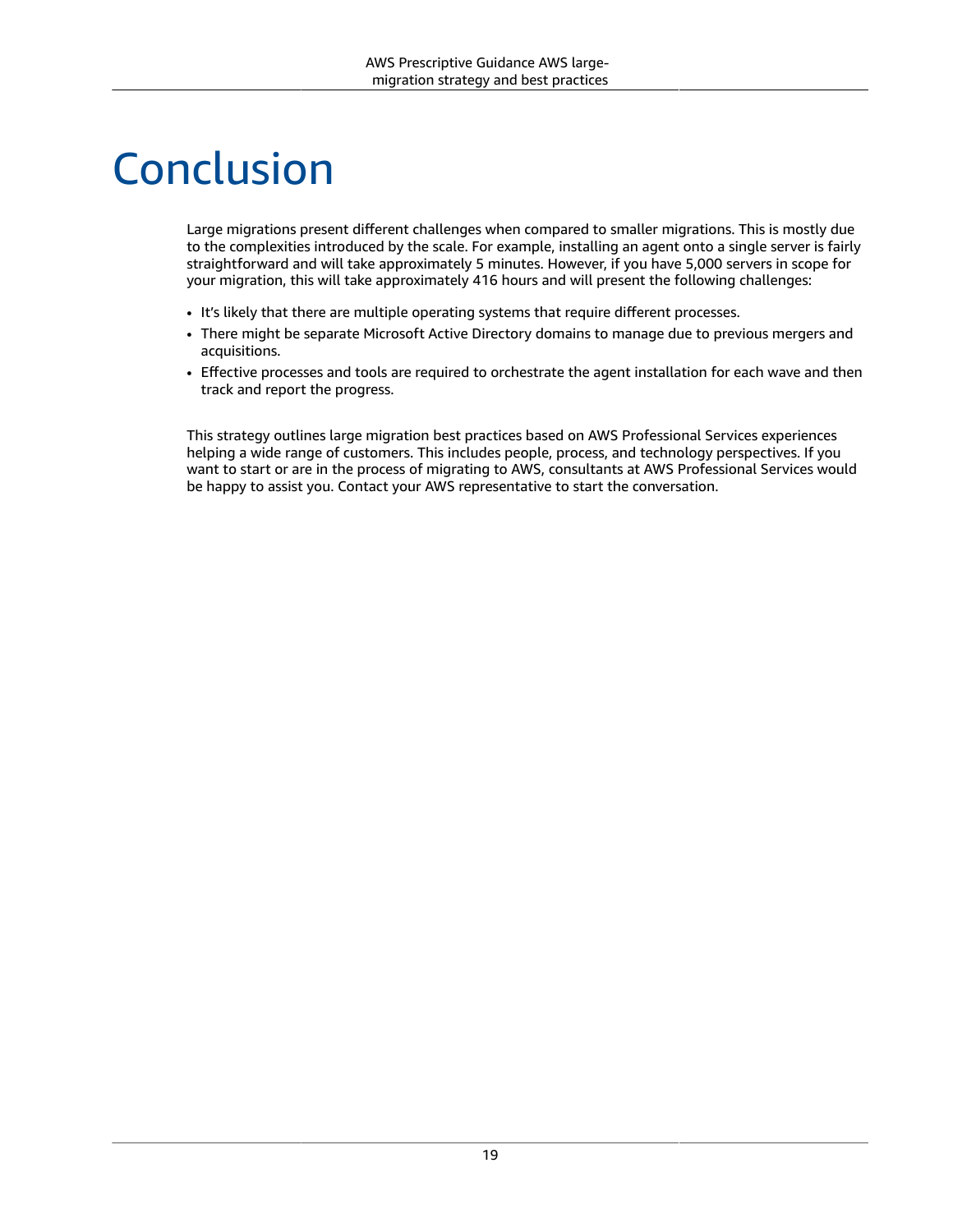# <span id="page-22-0"></span>Resources

## <span id="page-22-2"></span><span id="page-22-1"></span>AWS large migrations

## Guide

• Guide for AWS large [migrations](https://docs.aws.amazon.com/prescriptive-guidance/latest/large-migration-guide/welcome.html)

## <span id="page-22-3"></span>Playbooks

To start your large migration journey, we encourage you to read the detailed playbooks in the following order:

- 1. [Foundation](https://docs.aws.amazon.com/prescriptive-guidance/latest/large-migration-foundation-playbook/welcome.html) playbook for AWS large migrations
- 2. Project [governance](https://docs.aws.amazon.com/prescriptive-guidance/latest/large-migration-governance-playbook/welcome.html) playbook for AWS large migrations
- 3. Portfolio playbook for AWS large [migrations](https://docs.aws.amazon.com/prescriptive-guidance/latest/large-migration-portfolio-playbook/welcome.html)
- 4. Migration playbook for AWS large [migrations](https://docs.aws.amazon.com/prescriptive-guidance/latest/large-migration-migration-playbook/welcome.html)

## <span id="page-22-4"></span>Other AWS Prescriptive Guidance resources

- [Automating](https://docs.aws.amazon.com/prescriptive-guidance/latest/migration-factory-cloudendure/welcome.html) large-scale server migrations with Cloud Migration Factory
- Best practices for assessing [applications](https://docs.aws.amazon.com/prescriptive-guidance/latest/migration-retiring-applications/welcome.html) to be retired during a migration to the AWS Cloud
- Setting up a secure and scalable [multi-account](https://docs.aws.amazon.com/prescriptive-guidance/latest/migration-aws-environment/welcome.html) AWS environment
- [Evaluating](https://docs.aws.amazon.com/prescriptive-guidance/latest/migration-readiness/welcome.html) migration readiness
- Mobilize your [organization](https://docs.aws.amazon.com/prescriptive-guidance/latest/strategy-migration/welcome.html) to accelerate large-scale migrations

## <span id="page-22-5"></span>Other references

- AWS Cloud [Migration](http://aws.amazon.com/solutions/implementations/aws-cloudendure-migration-factory-solution/) Factory solution
- Free cloud [migration](http://aws.amazon.com/free/migration/) services on AWS
- AWS Database [Migration](http://aws.amazon.com/dms/) Service
- [Migrate](http://aws.amazon.com/cloud-migration/) with AWS

## <span id="page-22-6"></span>Videos

- Executing a [large-scale](https://www.youtube.com/watch?v=adRag6vEy8w) migration to AWS (AWS re:Invent 2020)
- [CloudEndure](https://www.youtube.com/watch?v=is7cOcNUHlw) Migration Factory best practices (AWS re:Invent 2020)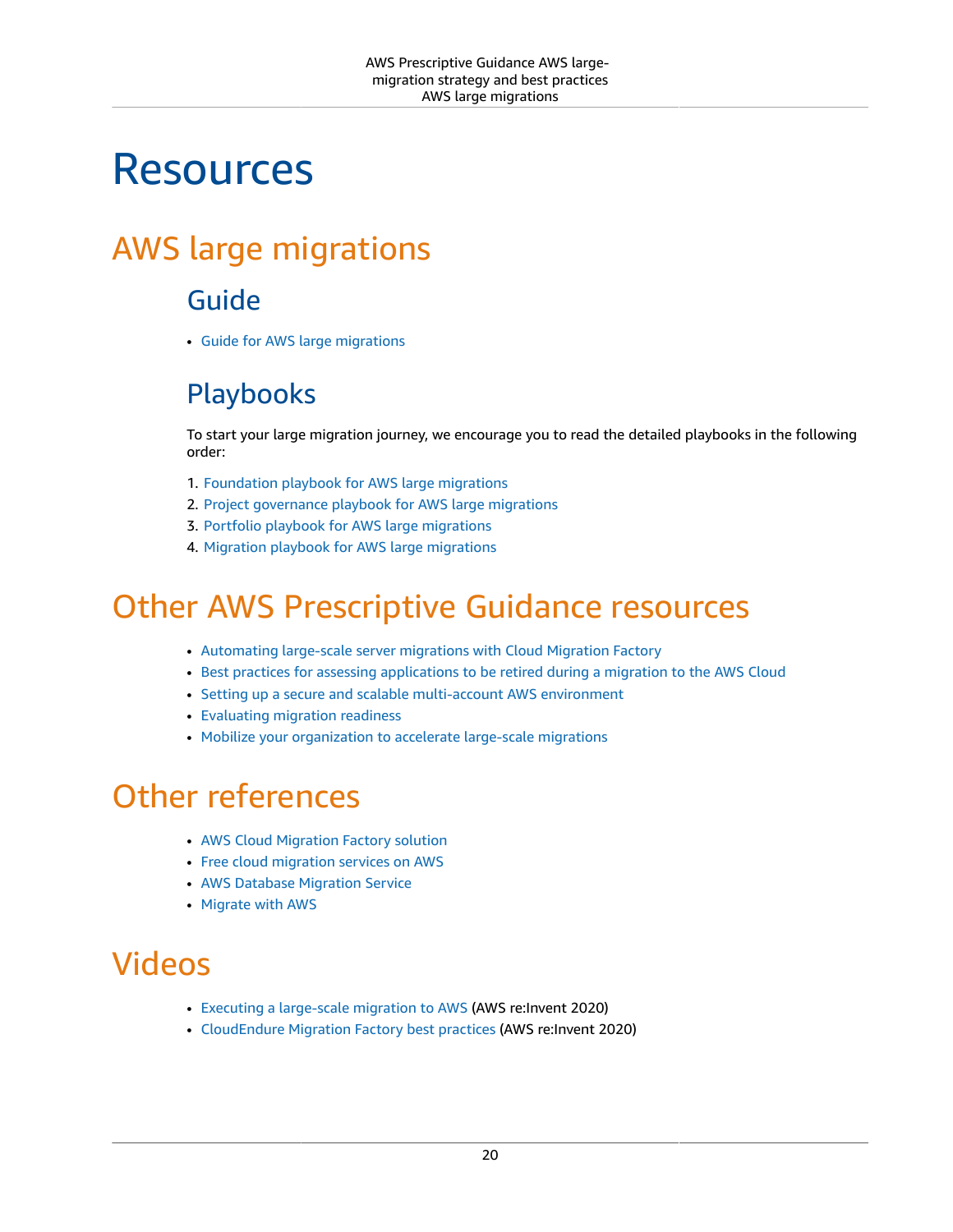# <span id="page-23-0"></span>**Contributors**

This strategy was authored by the global Large Migration tiger team within AWS Professional Services. The team has successfully migrated thousands of servers to AWS on behalf of AWS customers. Contributors to this document include:

- Chris Baker, Senior Migration Consultant
- Dwayne Bordelon, Senior Cloud Application Architect
- Rodolfo Jr. Cerrada, Senior Application Architect
- Pratik Chunawala, Senior Cloud Architect
- Bill David, Senior Engagement Manager
- Dev Kar, Senior Consultant
- Wally Lu, Principal Consultant
- Jon Madison, Senior Cloud Infrastructure Architect
- Abhishek Naik, Senior Solution Architect
- Damien Renner, Senior Migration Specialist
- Amit Rudraraju, Senior Cloud Architect